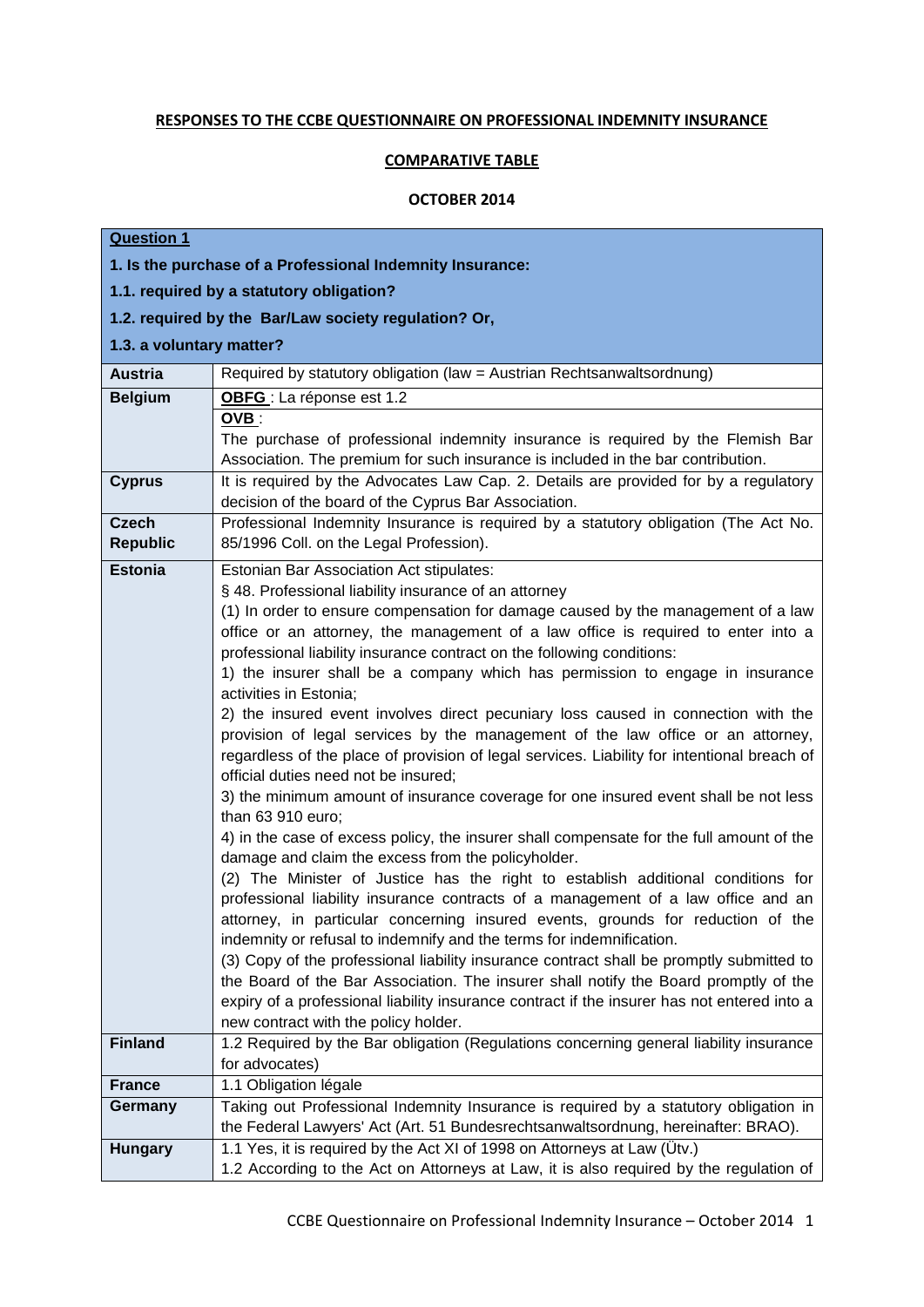|                | the Hungarian Bar Association.                                                             |
|----------------|--------------------------------------------------------------------------------------------|
|                | 1.3 No, it is obligatory.                                                                  |
| Iceland        | The purchase of a Professional Indemnity Insurance is required by Act on                   |
|                | Professional lawyers' No. 77/1998 and Regulation No. 200/1999 respecting Lawyers'          |
|                | Professional Indemnity.                                                                    |
| <b>Ireland</b> | <b>Bar Council of Ireland:</b>                                                             |
|                | 1.1 No, it is not a statutory obligation.                                                  |
|                | 1.2 It is required by the Bar of Ireland.                                                  |
|                | 1.3 It is not a voluntary matter for members of the Bar.                                   |
|                | <b>Law Society of Ireland:</b>                                                             |
|                | Required by statutory obligation under powers conferred on the Society by section 26       |
|                | of the Solicitors (Amendment) Act 1994. Current regulations: The Solicitors Acts 1954      |
|                | to 2008 (Professional Indemnity Insurance) Regulations 2012 [S.I. No. 452 of 2012].        |
| <b>Italy</b>   | A new professional law has been adopted in Italy on the 31.12.2012 (Law No 247 -           |
|                | published in the OJ on the 18.01.2013, n. 15).                                             |
|                |                                                                                            |
|                | The Law regulates, inter alia, the matter of the civil liability and accident insurances   |
|                | related to the exercise of the legal profession (Article 12) - they both become            |
|                | mandatory under the new legal framework.                                                   |
|                |                                                                                            |
|                | The new regulation will enter into force only after the adoption by the Government of a    |
|                | regulation or decree (Ministry of Justice) aiming at providing the essential conditions    |
|                | and the minimum recoverable limits of the policies. The Ministry of Justice will define    |
|                | these elements prior consultation with the National Bar Council (CNF). In this respect,    |
|                | it should be noted that some of the new rules are already operational, as those related    |
|                | to the lawyers' obligation to communicate the insurance policies' data (if they have       |
|                | already negotiated it) to their clients and to their respective local Bars. There are no   |
|                | compulsory obligations as to the form of such communication; however the written           |
|                | form is recommended in order to avoid evidence problems.                                   |
|                |                                                                                            |
|                | More detailed information will be provided once the secondary legislation has been         |
|                | adopted. To date, indeed, in the absence of any compulsory regulation at national          |
|                | level, the professional insurance sector for lawyers is fully market regulated and the     |
|                | conditions of the insurance policies (e.g., indemnity limits, amount of the insurance      |
|                | premium, geographical coverage, covered activities, etc.) are negotiated individually,     |
|                | on a case-by-case basis. The delegation is therefore not able to provide                   |
|                | comprehensive and univocal answers to the set of questions below.                          |
|                |                                                                                            |
|                | Please find below the relevant provision of the new professional Law:                      |
|                | "Art. 12. - (Civil liability insurance and accident insurance)                             |
|                | 1. The lawyer, the partnership or the company of lawyers must obtain, individually or      |
|                | via agreements signed by the CNF, by local bars, associations and social security          |
|                | entities, an insurance policy that covers civil liability arising from the exercise of the |
|                | profession, including one for the safekeeping of documents, money, and valuables           |
|                | and deposits received from clients. A lawyer shall disclose to the client the details of   |
|                | this insurance policy.                                                                     |
|                | 2. A lawyer, partnership or company of lawyers is obliged to enter into, also through      |
|                | associations and social security entities, special insurance policies that cover           |
|                | accidents to themselves and their co-workers, employees and practitioners as a result      |
|                | of professional activity that takes place outside the premises of the firm, even as a      |
|                | substitute or temporary member of staff.                                                   |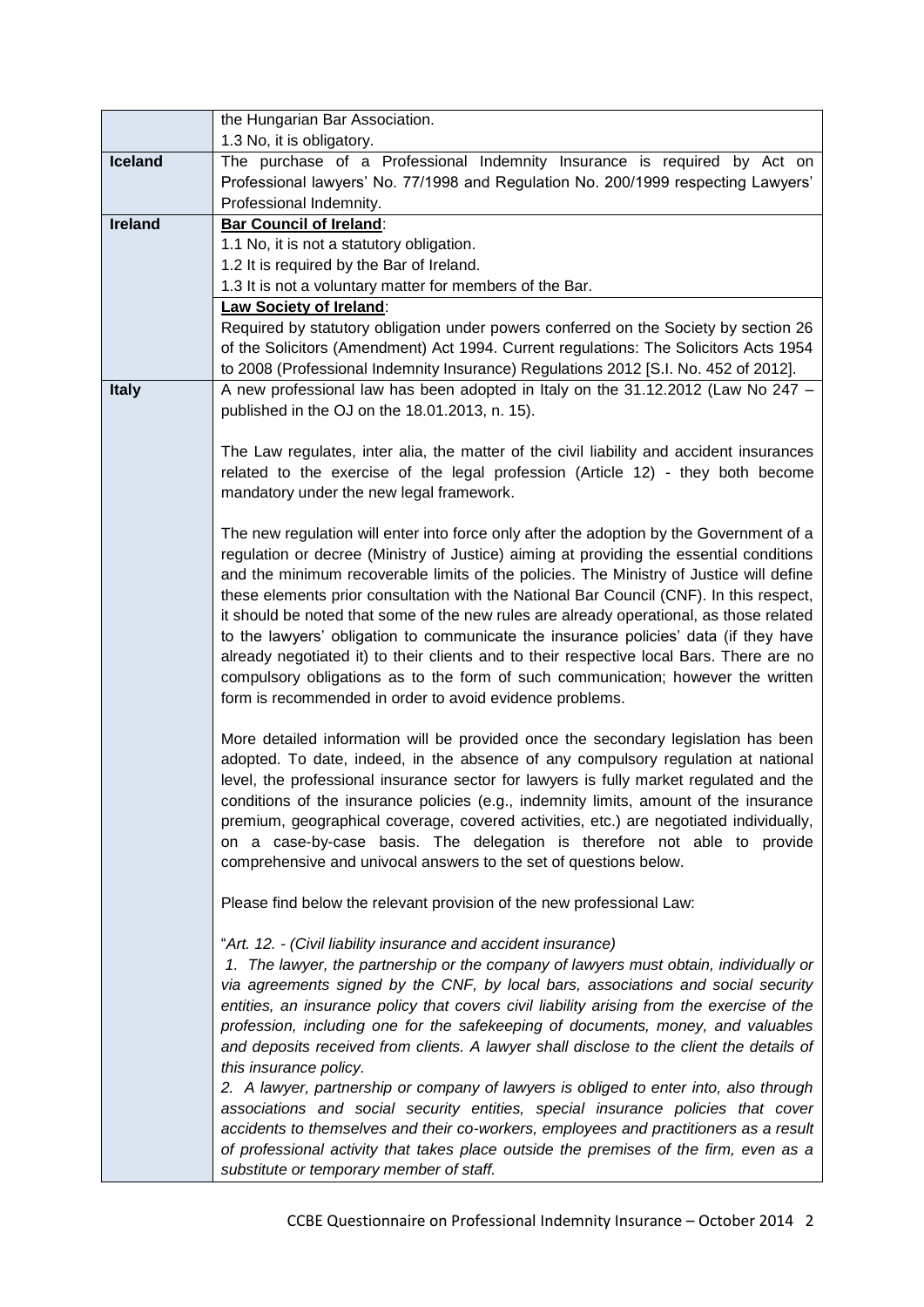|                 | 3. The details of the insurance policies and any subsequent changes shall be                                                                           |  |  |  |  |
|-----------------|--------------------------------------------------------------------------------------------------------------------------------------------------------|--|--|--|--|
|                 | communicated to the local bar.                                                                                                                         |  |  |  |  |
|                 | 4. Failure to comply with the provisions contained in this article constitutes a                                                                       |  |  |  |  |
|                 | disciplinary offense.                                                                                                                                  |  |  |  |  |
|                 | 5. The essential conditions and minimum recoverable limits of policies are established                                                                 |  |  |  |  |
|                 | and updated every five years by the Ministry of Justice, following consultation with the<br>CNF".                                                      |  |  |  |  |
| Luxembourg      | D'une obligation imposée par les Barreaux de Luxembourg et de Diekirch.                                                                                |  |  |  |  |
| <b>Norway</b>   | 1.1.<br>Yes (in the form of a bond $=$ PI with no exclusions)                                                                                          |  |  |  |  |
|                 | 1.2.<br>Yes, but                                                                                                                                       |  |  |  |  |
|                 | only in connection with the bond if the lawyer chooses to                                                                                              |  |  |  |  |
|                 | purchase the insurance in the Bar Associations collective                                                                                              |  |  |  |  |
|                 | scheme, and                                                                                                                                            |  |  |  |  |
|                 | to be in compliance with the Bar Associations ethical                                                                                                  |  |  |  |  |
|                 | guidelines.                                                                                                                                            |  |  |  |  |
|                 | 1.3.<br>Yes (the insurance is - the bond is not)                                                                                                       |  |  |  |  |
| <b>Poland</b>   | It is a statutory obligation.                                                                                                                          |  |  |  |  |
|                 | Due to division of legal practitioners between advocates (adwokat) and legal counsels                                                                  |  |  |  |  |
|                 | (radca prawny) in Poland, the PI insurance is required under different but respective                                                                  |  |  |  |  |
|                 | legal acts and accordingly, operated by different Bar Associations.                                                                                    |  |  |  |  |
|                 | Those Acts are: for advocates - the Act dated 26 May 1982 - The Law on the                                                                             |  |  |  |  |
|                 | Advocates' Bar (unified text: Journal of Laws of 2014, item 635, as amended) ("BA                                                                      |  |  |  |  |
|                 | Act"), for legal counsels - the Act dated 6 July 1982 on legal counsels (unified text:<br>Journal of Laws of 2014, item 637, as amended) ("LC Act").   |  |  |  |  |
|                 | The Bar/Law society regulation also envisages the obligation of the PI insurance in the                                                                |  |  |  |  |
|                 | respective Codes of Ethics for advocates and legal counsels.                                                                                           |  |  |  |  |
|                 | The statutory obligation provides for a compulsory insurance up to a minimum                                                                           |  |  |  |  |
|                 | guarantee sum. Above this sum - the advocates and legal counsels can voluntarily                                                                       |  |  |  |  |
|                 | insure themselves under the PI insurance.                                                                                                              |  |  |  |  |
| Portugal        | 1.2 Every Portuguese lawyer has professional liability insurance up to 150.000 Euros                                                                   |  |  |  |  |
|                 | coverage that can cope with financial risk (ARTICLE 99 of our Professional statute)                                                                    |  |  |  |  |
|                 | Please access to our Statute in                                                                                                                        |  |  |  |  |
|                 | http://www.oa.pt/Conteudos/Artigos/detalhe_artigo.aspx?idc=30819&idsc=128                                                                              |  |  |  |  |
| Romania         | Obligation légale                                                                                                                                      |  |  |  |  |
| <b>Slovakia</b> | Required by a statutory obligation                                                                                                                     |  |  |  |  |
| Slovenia        | 1.1. Required by a statutory obligation (Art. 9 of the Bar Act)<br>1.3. En Espagne, la souscription d'une assurance responsabilité professionnelle est |  |  |  |  |
| <b>Spain</b>    | une démarche volontaire. Malgré tout, le CGAE propose un type volontaire                                                                               |  |  |  |  |
|                 | d'assurance professionnelle non obligatoire qui quelques barreaux ont aussi adopté ;                                                                   |  |  |  |  |
|                 | l'article 21 du Code Déontologique du CGAE soutien cet affirmation.                                                                                    |  |  |  |  |
| <b>Sweden</b>   | The purchase of a Professional Indemnity Insurance is compulsory in Sweden and                                                                         |  |  |  |  |
|                 | required by Bar Association regulation.                                                                                                                |  |  |  |  |
|                 | The compulsory insurance includes indemnity insurance and fidelity insurance                                                                           |  |  |  |  |
|                 | (financial crime insurance).                                                                                                                           |  |  |  |  |
| <b>UK</b>       | <b>Law Society of England and Wales:</b>                                                                                                               |  |  |  |  |
|                 | The scheme is obligatory by virtue of rules made under the Solicitors Act 1974 by the                                                                  |  |  |  |  |
|                 | SRA (as the independent regulatory body of the Law Society of England and Wales).                                                                      |  |  |  |  |
|                 | <b>Law Society of Scotland:</b>                                                                                                                        |  |  |  |  |
|                 | 1.1 / 1.2                                                                                                                                              |  |  |  |  |
|                 | Rule B7 of the Law Society of Scotland Practice Rules 2011 is made under section 44                                                                    |  |  |  |  |
|                 | of the Solicitors (Scotland) Act 1980                                                                                                                  |  |  |  |  |
|                 | Law Society of Northern Ireland:                                                                                                                       |  |  |  |  |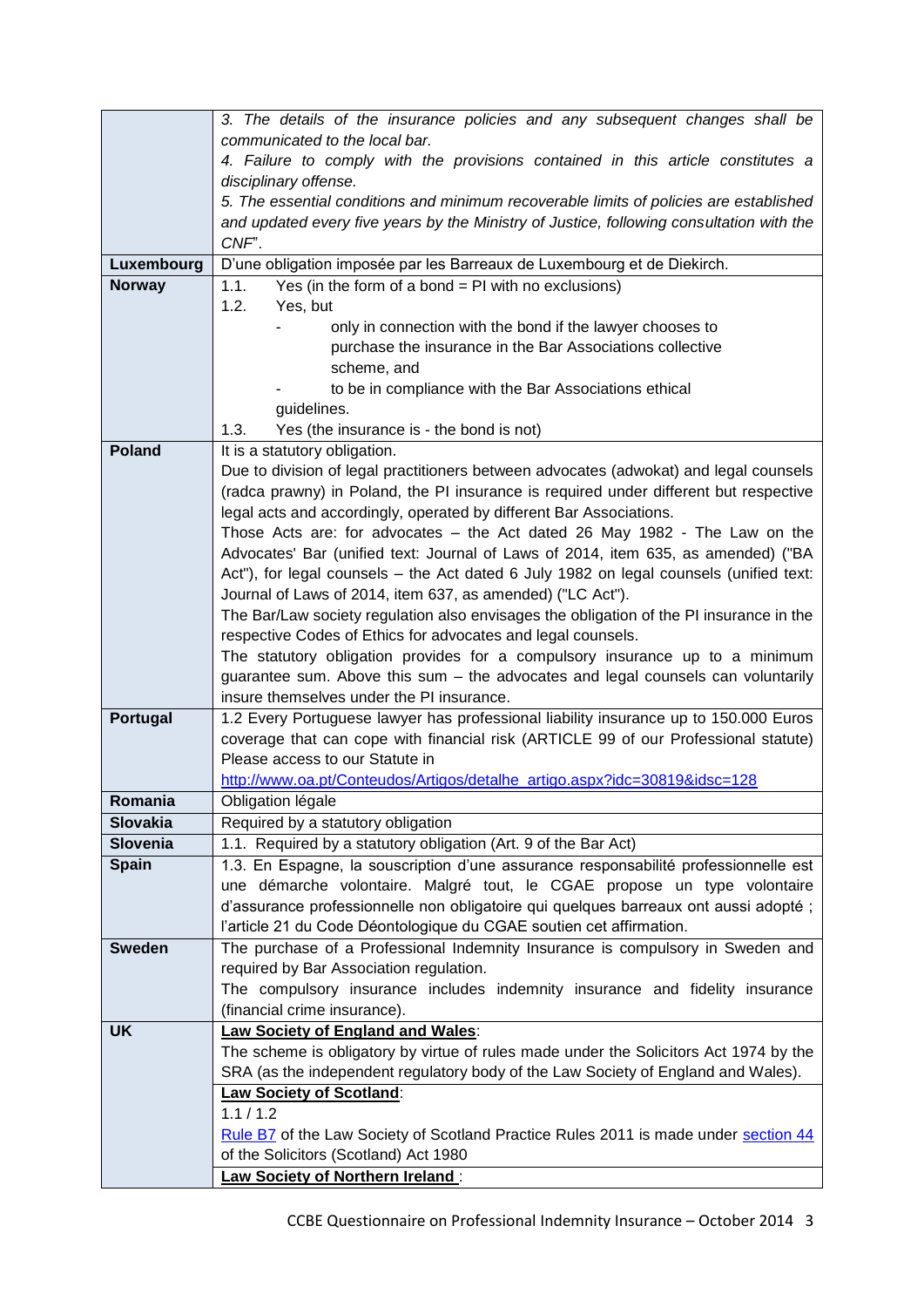|                   | Article 36 of the Solicitors' (Northern Ireland) Order 1976 allows the Law Society of                 |
|-------------------|-------------------------------------------------------------------------------------------------------|
|                   | Northern Ireland to make regulations for the provision of members' Professional                       |
|                   | Indemnity Insurance. The Society has made regulations - Solicitors Professional                       |
|                   | Indemnity Insurance Regulations 1976 - whereby solicitors in Northern Ireland are                     |
|                   | required as a matter of compulsion, to hold Professional Indemnity Insurance under a                  |
|                   | Master Policy.                                                                                        |
| <b>Question 2</b> |                                                                                                       |
|                   | 2.1. Is this insurance purchased collectively or individually?                                        |
|                   | 2.2. In the case of a collective arrangement, is this within the Bar Association / at national        |
|                   |                                                                                                       |
| level?            |                                                                                                       |
| <b>Austria</b>    | Partially individually and partially collectively. Collective arrangements are arranged               |
|                   | with individual insurances to raise the minimum coverage.                                             |
| <b>Belgium</b>    | OBFG:                                                                                                 |
|                   | Collectif au niveau de l'ordre des barreaux francophones et germanophone de                           |
|                   | Belgique                                                                                              |
|                   | OVB:                                                                                                  |
|                   | This insurance is purchased collectively. The Flemish Bar Association closes in her                   |
|                   | own name but for the benefit of its individual members, which are thus insured.                       |
| <b>Cyprus</b>     | Individually                                                                                          |
| <b>Czech</b>      | 2.1. Both ways.                                                                                       |
| <b>Republic</b>   | The common insurance $- A$ lawyer practising law as a sole lawyer or in a Consortium.                 |
|                   | The individual insurance $-$ a Foreign lawyer, a visiting European lawyer, an                         |
|                   | established European lawyer, a lawyer practising the legal profession as an employee                  |
|                   | of another lawyer or a Company, lawyer practising the legal profession as a member                    |
|                   | of an unlimited company, limited partnership company or limited liability company and                 |
|                   | a lawyer practising law in a Consortium (he must be insured against liability for the                 |
|                   | compensation for damages payment which is obligatory under special legislation for a                  |
|                   | lawyer practising law in Consortium, due to the principle of joint and several liability).            |
|                   | 2.2. Within the Bar Association                                                                       |
| <b>Estonia</b>    | Individually or collectively by law firm, Bar Association does not provide corresponding              |
|                   | service.                                                                                              |
| <b>Finland</b>    | 2.1. The insurance is purchased individually                                                          |
| France            | Contrat collectif au niveau du Barreau                                                                |
|                   |                                                                                                       |
| Germany           | The contract of insurance must be taken out individually by the lawyer himself or by<br>his law firm. |
| <b>Hungary</b>    | 2.1 individually                                                                                      |
|                   | $2.2 -$                                                                                               |
| <b>Iceland</b>    | Lawyers can both purchase insurance collectively and individually. Self-employed                      |
|                   | lawyers often purchase insurance individually while larger law firms purchase                         |
|                   | insurance collectively for all employees. When insurance is purchased collectively the                |
|                   | minimum insurance amount is raised by 10% for each lawyer in excess of one.                           |
|                   |                                                                                                       |
|                   | A lawyer will meet his insurance obligation by purchasing valid professional liability                |
|                   | insurance with an insurance company accredited for insurance business in Iceland.                     |
|                   | However having received the proposals of the Icelandic Bar Association, the Minister                  |
|                   | of the Interior may, by regulation, decide that professional liability insurance may be               |
|                   | replaced by another insurance policy of equal validity.                                               |
| <b>Ireland</b>    | <b>Bar Council of Ireland:</b>                                                                        |
|                   | 2.1 It is purchased individually, but under a Scheme arrangement.                                     |
|                   | 2.2 N/A                                                                                               |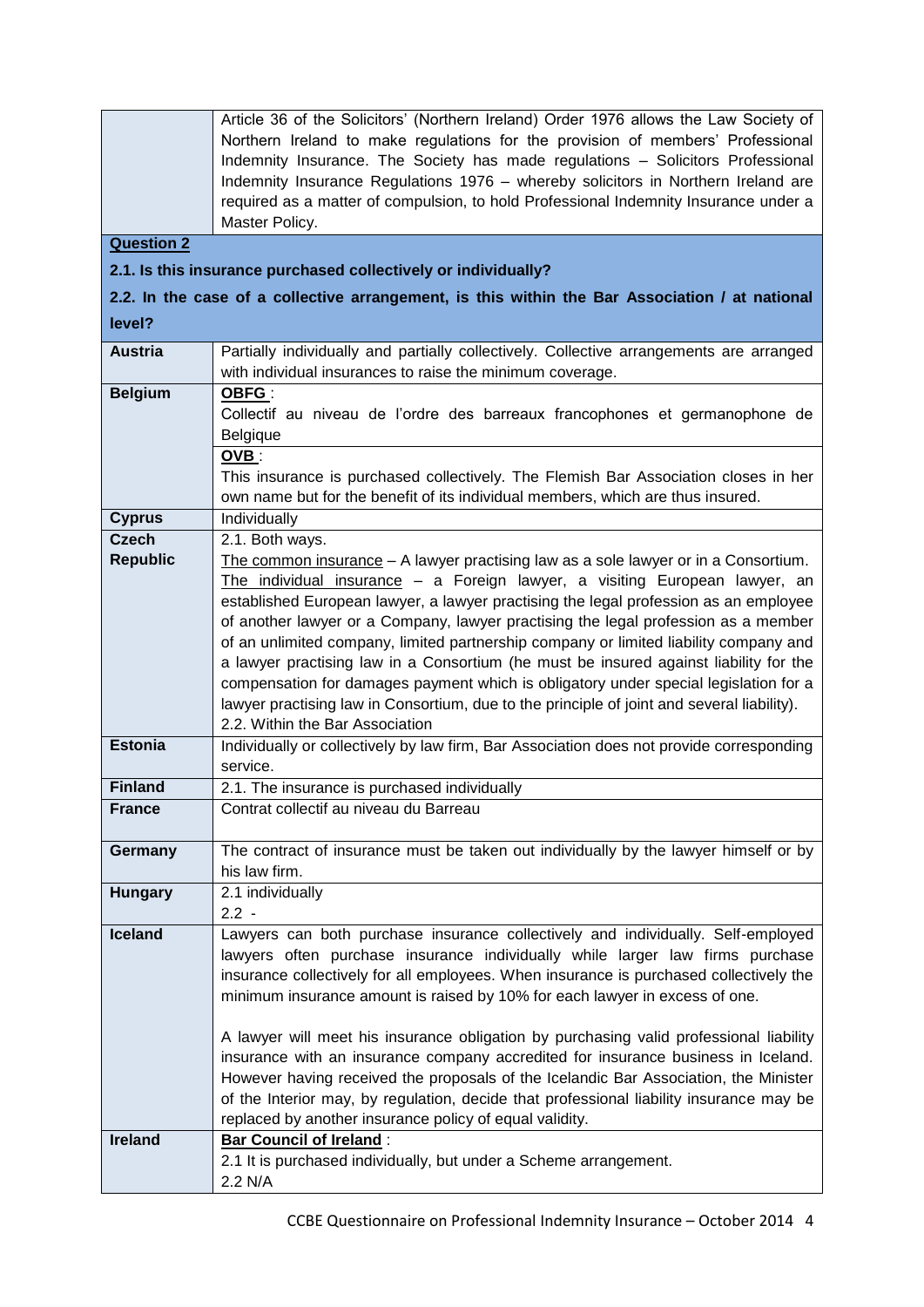|                   | Law Society of Ireland: Individually - free market operates                                                                                                             |
|-------------------|-------------------------------------------------------------------------------------------------------------------------------------------------------------------------|
| <b>Italy</b>      | N/A                                                                                                                                                                     |
| Luxembourg        | Les contrats sont souscrits au niveau de chaque Barreau et couvrent tous les avocats                                                                                    |
|                   | inscrits à leurs tableaux.                                                                                                                                              |
| <b>Norway</b>     | 2.1.<br><b>Both</b>                                                                                                                                                     |
|                   | 2.2.<br>The market dominant collective scheme is arranged by the Bar Association                                                                                        |
| <b>Poland</b>     | The general agreement on obligatory legal insurance is negotiated and signed on                                                                                         |
|                   | behalf of individual advocates/legal counsels on the national level respectively by the                                                                                 |
|                   | National Bar Council and the National Chamber of Legal Counsels.                                                                                                        |
|                   | Individual lawyers and law firms are free to buy additional / supplementary insurance.                                                                                  |
| Portugal          | 2.1 Purchased by the Bar, every year, collectively.                                                                                                                     |
|                   | 2.2 Yes national level.                                                                                                                                                 |
| Romania           | Contrat Individuel                                                                                                                                                      |
| <b>Slovakia</b>   | Individually/ collectively within the Bar                                                                                                                               |
| <b>Slovenia</b>   | 2.1. Collectively.                                                                                                                                                      |
|                   | 2.2. Within the Bar Association which is at national level.                                                                                                             |
| <b>Spain</b>      | Le contrat d'assurance volontaire offert par le CGAE est collectif ; il est offert aux                                                                                  |
|                   | barreaux locaux, pour eux-mêmes et pour ses avocats.                                                                                                                    |
| <b>Sweden</b>     | It is purchased collectively and negotiated by the Swedish Bar Association                                                                                              |
|                   |                                                                                                                                                                         |
| <b>UK</b>         | <b>Law Society of England and Wales: Individually</b>                                                                                                                   |
|                   | Law Society of Scotland:                                                                                                                                                |
|                   | It is purchased collectively by the Society on behalf of its members.                                                                                                   |
|                   |                                                                                                                                                                         |
|                   | Law Society of Northern Ireland:                                                                                                                                        |
|                   | Insurance is purchased individually.                                                                                                                                    |
| <b>Question 3</b> |                                                                                                                                                                         |
|                   | 3. What is the indemnity limit in the case of a statutory obligation or a Bar/Law society                                                                               |
|                   |                                                                                                                                                                         |
| regulation?       |                                                                                                                                                                         |
| <b>Austria</b>    | €400.000,00.                                                                                                                                                            |
| <b>Belgium</b>    | OBFG: 1250000 €                                                                                                                                                         |
|                   | OVB: The indemnity limit is $\in$ 1.250.000 (per claim).                                                                                                                |
| <b>Cyprus</b>     | €170.860 for every claim                                                                                                                                                |
| Czech             | Generally the minimum limit for the claim reimbursement from professional indemnity                                                                                     |
| <b>Republic</b>   | insurance is 3.000.000, - CZK (approximately 11.765 EUR). The mentioned minimum                                                                                         |
|                   | limit, as well as further limits relating to other forms of the practising of the legal                                                                                 |
|                   | profession are prescribed by professional rules.                                                                                                                        |
|                   |                                                                                                                                                                         |
|                   | A limited liability company and a limited partnership company must be insured, from                                                                                     |
|                   | the moment of their registration in the Commercial register to the date of their                                                                                        |
|                   | dissolution, against liability to their client for damage (professional indemnity                                                                                       |
|                   | insurance of Company). The insurance of the Company is a precondition for the                                                                                           |
|                   | registration of the Company into the Commercial register. The minimum amount of                                                                                         |
|                   | the claim reimbursement from professional indemnity insurance of Company must be<br>50.000.000 CZK (approximately 1.960.784 EUR) for each member of a limited liability |
|                   | company whose practice of legal profession has not been suspended, or at least                                                                                          |
|                   | 10.000.000 CZK (approximately 392.156 EUR) for each limited partner of a limited                                                                                        |
|                   | partnership company whose practice of legal profession has not been suspended.                                                                                          |
| <b>Estonia</b>    | The minimum amount of insurance coverage for one insured event shall be not less                                                                                        |
|                   | than one 63 910 euro.                                                                                                                                                   |
| <b>Finland</b>    | The indemnity limit is 168 187 $\epsilon$                                                                                                                               |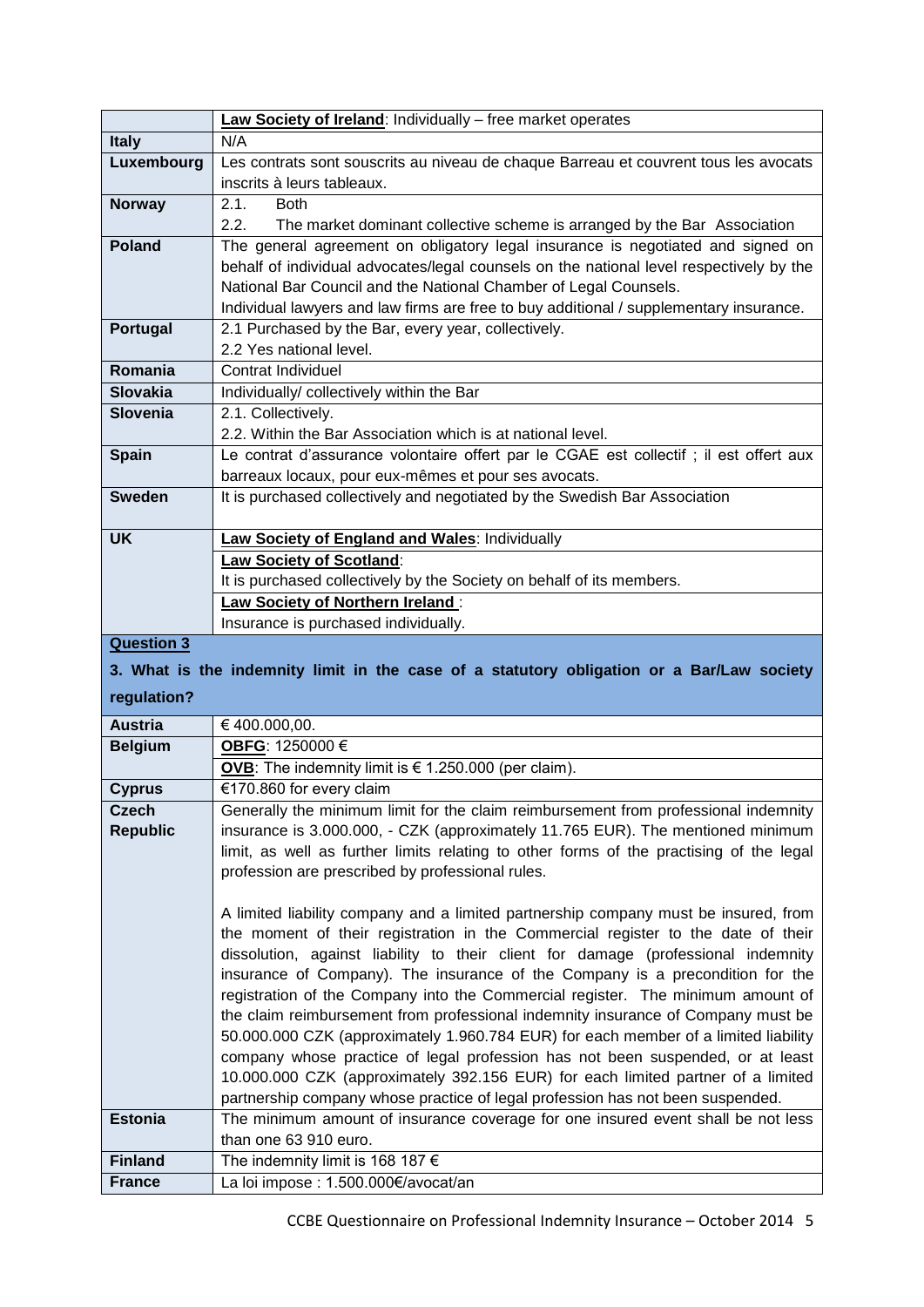|                                  | Le minimum contractuel est de : 2 500 000€/sinistre                                                                                                                   |
|----------------------------------|-----------------------------------------------------------------------------------------------------------------------------------------------------------------------|
| Germany                          | The BRAO does not provide an indemnity limit                                                                                                                          |
|                                  |                                                                                                                                                                       |
|                                  | According to Art. 51 a BRAO the client's claims for damages due to negligence under                                                                                   |
|                                  | the contract between the client and the lawyer may be limited:                                                                                                        |
|                                  | 1. to the sum of the minimum coverage by written agreement in the individual case;                                                                                    |
|                                  | 2. to four times the sum of the minimum coverage under a standard contract in the                                                                                     |
|                                  | case of ordinary negligence, if such coverage is afforded.                                                                                                            |
|                                  |                                                                                                                                                                       |
|                                  | According to Art. 51 Para. 4 the minimum coverage shall be 250,000 euro for each                                                                                      |
|                                  | case of loss. The benefits paid out by the insurer for all losses caused within an                                                                                    |
|                                  | insurance year may be limited to four times the minimum coverage.                                                                                                     |
|                                  |                                                                                                                                                                       |
| <b>Hungary</b><br><b>Iceland</b> | 8.000.000 HUF/claim, 16.000.000 HUF/year<br>Liability insurance which a lawyer is in duty bound to have in accordance with                                            |
|                                  | paragraph 2, Article 25 of the Act respecting Lawyers No. 77/1998 shall amount to a                                                                                   |
|                                  | minimum of ISK 15,850,000 on account of each period of insurance.                                                                                                     |
| <b>Ireland</b>                   | <b>Bar Council of Ireland:</b>                                                                                                                                        |
|                                  | The minimum limit of indemnity is €1.5million Any One Claim.                                                                                                          |
|                                  | Law Society of Ireland: €1,500,000 each and every claim                                                                                                               |
| <b>Italy</b>                     | N/A                                                                                                                                                                   |
| Luxembourg                       | € 2.500.000 par sinistre                                                                                                                                              |
| <b>Norway</b>                    | NOK 5 million for individual Lawyers and NOK 8 million for<br>with<br>lawyers                                                                                         |
|                                  | responsibility for an associate lawyer (Principal)                                                                                                                    |
| <b>Poland</b>                    | The minimum guarantee sum differs in case of advocates and legal counsels. In the                                                                                     |
|                                  | first case it amounts to EUR 50.000 and in the latter case to EUR 100.000.                                                                                            |
|                                  | According to the agreement concluded in 2011 between the National Bar Council and                                                                                     |
|                                  | the insurance companies, the lowest insurance amount is EUR 50,000 (ca. PLN                                                                                           |
|                                  | 209,000) and the highest is EUR 1,000,000 (ca. PLN 4,180,000). Also, along with the                                                                                   |
|                                  | basic amount of EUR 150,000 or higher, the additional insurance amount of EUR                                                                                         |
|                                  | 250,000 is guaranteed (it is optional if the insurance amount is EUR 100,000). The                                                                                    |
|                                  | additional insurance amount is the amount which concerns all advocates in Poland.<br>The compensations are paid until the cap of EUR 5,000,000 per year is exhausted. |
|                                  | According to the agreement concluded in 2010 between the National Chamber of                                                                                          |
|                                  | Legal Counsels and the insurance companies, the insurance sum is equivalent in                                                                                        |
|                                  | Polish zloty of EUR 100,000 for one insurance event. As to the additional insurance in                                                                                |
|                                  | this respect, the insurance amount equals to the equivalent in Polish zloty of EUR                                                                                    |
|                                  | 250,000 for each insured for all the insurance events and EUR 15,000,000 per year                                                                                     |
|                                  | for all the insured.                                                                                                                                                  |
|                                  | It is always possible to acquire insurance in the amount higher than arising from the                                                                                 |
|                                  | agreements concluded by the National Bar Council and National Chamber of Legal                                                                                        |
|                                  | Advisors, but this needs to be acquired individually.                                                                                                                 |
| Portugal                         | 150.000 Euros coverage                                                                                                                                                |
| Romania                          | N/A                                                                                                                                                                   |
| <b>Slovakia</b>                  | Individual - min 100 000 $\epsilon$ ,                                                                                                                                 |
|                                  | Limited liability company $-1500000 \in$ per partner (lawyer)                                                                                                         |
| Slovenia                         | For individual practitioners: 250.000 EUR/event and annual aggregate 500.000 EUR                                                                                      |
|                                  | For law firms: 500.000 EUR/event and annual aggregate 1.000.000 EUR<br>* the limit is not appointed in the Bar Act                                                    |
| <b>Spain</b>                     | Il n'y a pas d'obligation légale ni imposée par règles professionnelles.                                                                                              |
| <b>Sweden</b>                    | The compulsory liability insurance covers damages up to 3 000 000 SEK (approx. 345                                                                                    |
|                                  | $000 €$ ).                                                                                                                                                            |
|                                  |                                                                                                                                                                       |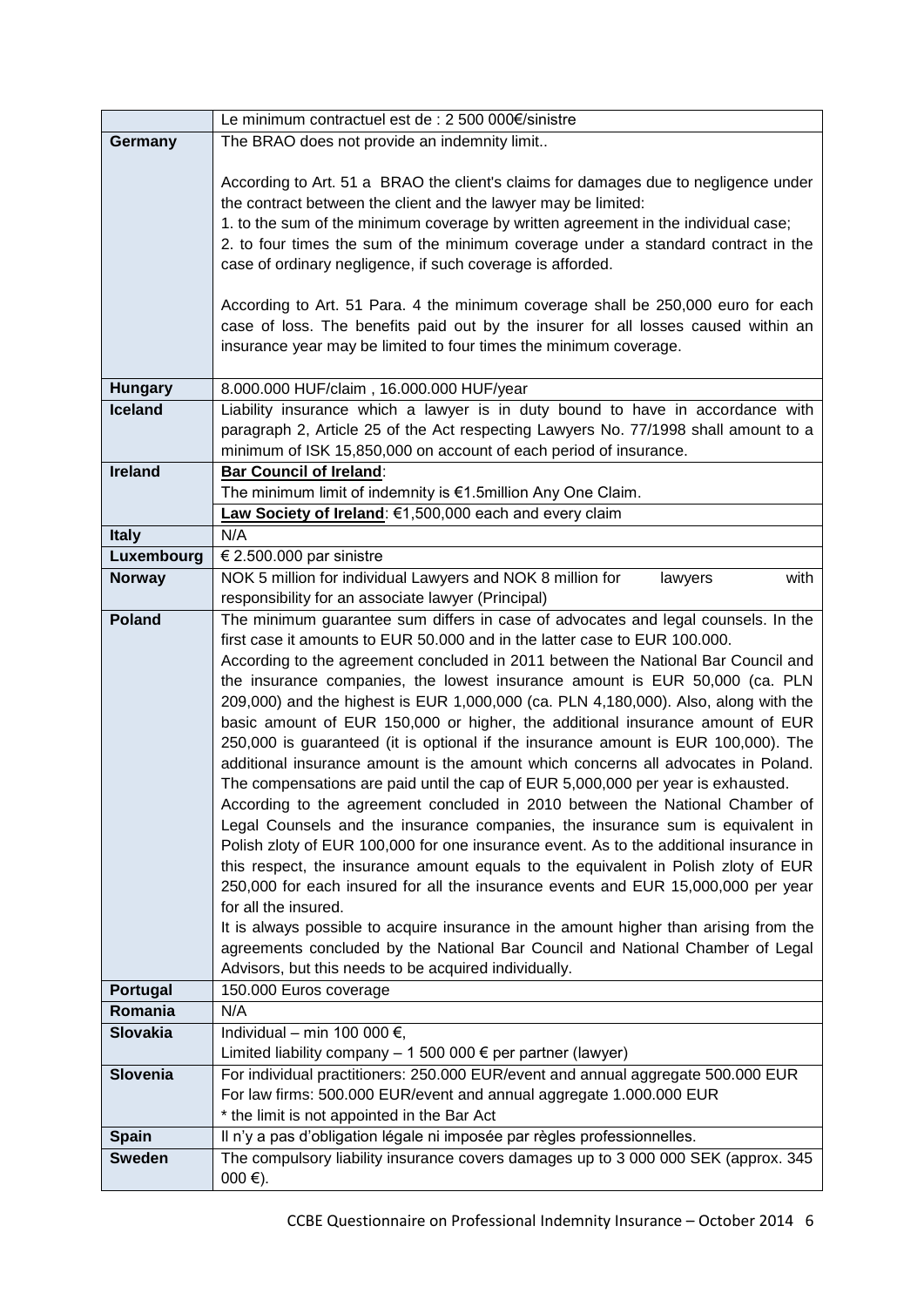|                   | The compulsory fidelity insurance is 10 000 000 SEK (approx. 1 150 000 $\epsilon$ ).                                                                                      |  |  |  |  |  |
|-------------------|---------------------------------------------------------------------------------------------------------------------------------------------------------------------------|--|--|--|--|--|
| <b>UK</b>         | Law Society of England and Wales:                                                                                                                                         |  |  |  |  |  |
|                   | The minimum coverage is set out in the Minimum Terms and Conditions of Cover                                                                                              |  |  |  |  |  |
|                   | which form Appendix 1 to the Solicitors' Indemnity Insurance Rules. The sum insured                                                                                       |  |  |  |  |  |
|                   | for any one claim (exclusive of defence costs) must be at least £3 million where the                                                                                      |  |  |  |  |  |
|                   | Firm is a limited liability company or LLP (Limited Liability Partnership), and all other                                                                                 |  |  |  |  |  |
|                   | cases, at least £2 million.                                                                                                                                               |  |  |  |  |  |
|                   | <b>Law Society of Scotland:</b>                                                                                                                                           |  |  |  |  |  |
|                   | The Master Policy provides cover for all practice units for the mandatory limit of                                                                                        |  |  |  |  |  |
|                   | indemnity - £2m. In the event of cover being required in excess of the mandatory                                                                                          |  |  |  |  |  |
|                   | limit of indemnity, additional Excess Layer ("top-up") cover requires to be arranged                                                                                      |  |  |  |  |  |
|                   | which may be taken under the facility provided by the Society's Brokers.                                                                                                  |  |  |  |  |  |
|                   | <b>Law Society of Northern Ireland:</b>                                                                                                                                   |  |  |  |  |  |
|                   | £3,000,000.00 stg.                                                                                                                                                        |  |  |  |  |  |
| <b>Question 4</b> |                                                                                                                                                                           |  |  |  |  |  |
|                   |                                                                                                                                                                           |  |  |  |  |  |
| <b>Austria</b>    | 4. Is the basic indemnity paid for each and every claim or is it on an annual aggregate basis?<br>It's paid for each and every claim. An annual aggregate is not allowed. |  |  |  |  |  |
|                   | <b>OBFG</b> : Par sinistre                                                                                                                                                |  |  |  |  |  |
| <b>Belgium</b>    |                                                                                                                                                                           |  |  |  |  |  |
|                   | OVB: The basic indemnity is paid for each and every claim.                                                                                                                |  |  |  |  |  |
| <b>Cyprus</b>     | Provision is made for both. Minimum cover is €170.860 for every claim whereas                                                                                             |  |  |  |  |  |
|                   | minimum cover on an aggregate basis must be €341.720 for every year.                                                                                                      |  |  |  |  |  |
| <b>Czech</b>      | An annual aggregate basis.                                                                                                                                                |  |  |  |  |  |
| <b>Republic</b>   |                                                                                                                                                                           |  |  |  |  |  |
| <b>Estonia</b>    | Depends on the agreement                                                                                                                                                  |  |  |  |  |  |
| <b>Finland</b>    | Each and every claim                                                                                                                                                      |  |  |  |  |  |
| <b>France</b>     | Par sinistre                                                                                                                                                              |  |  |  |  |  |
| Germany           | The basic indemnity is paid for each and every claim.                                                                                                                     |  |  |  |  |  |
| <b>Hungary</b>    | The basic indemnity is paid for each and every claim up to the maximum annual                                                                                             |  |  |  |  |  |
|                   | amount.                                                                                                                                                                   |  |  |  |  |  |
| <b>Iceland</b>    | Each and every claim.                                                                                                                                                     |  |  |  |  |  |
| <b>Ireland</b>    | Bar Council of Ireland: Each & Every Claim.                                                                                                                               |  |  |  |  |  |
|                   | Law Society of Ireland: Each and every claim                                                                                                                              |  |  |  |  |  |
| <b>Italy</b>      | N/A                                                                                                                                                                       |  |  |  |  |  |
| Luxembourg        | Par sinistre                                                                                                                                                              |  |  |  |  |  |
| <b>Norway</b>     | Each and every claim In the Bar Associations scheme. Other providers offer annual                                                                                         |  |  |  |  |  |
|                   | aggregate solutions?                                                                                                                                                      |  |  |  |  |  |
| <b>Poland</b>     | As you may read from the answer above, one basic amount is paid for each and every                                                                                        |  |  |  |  |  |
|                   | claim.                                                                                                                                                                    |  |  |  |  |  |
|                   | The additional amount is paid until the cap of EUR 5,000,000 (for advocates) per year                                                                                     |  |  |  |  |  |
|                   | concerning all advocates in Poland is exhausted and EUR 15,000,000 (for legal                                                                                             |  |  |  |  |  |
|                   | counsels) per year concerning all legal counsels in Poland is exhausted.                                                                                                  |  |  |  |  |  |
| Portugal          | <b>Unlimited Annual Coverage</b>                                                                                                                                          |  |  |  |  |  |
| Romania           | Par an                                                                                                                                                                    |  |  |  |  |  |
| <b>Slovakia</b>   | Usually paid annually                                                                                                                                                     |  |  |  |  |  |
| Slovenia          | For each claim; but see also Q 3.                                                                                                                                         |  |  |  |  |  |
| <b>Spain</b>      | Par sinistre                                                                                                                                                              |  |  |  |  |  |
| <b>Sweden</b>     | Indemnity is limited for each claim and in the annual aggregate pursuant to the                                                                                           |  |  |  |  |  |
|                   | conditions below:                                                                                                                                                         |  |  |  |  |  |
|                   |                                                                                                                                                                           |  |  |  |  |  |
|                   | claims from an injured party caused by the same action or omission<br>i)                                                                                                  |  |  |  |  |  |
|                   | several claims made against the insured, caused by the same type of action<br>ii)                                                                                         |  |  |  |  |  |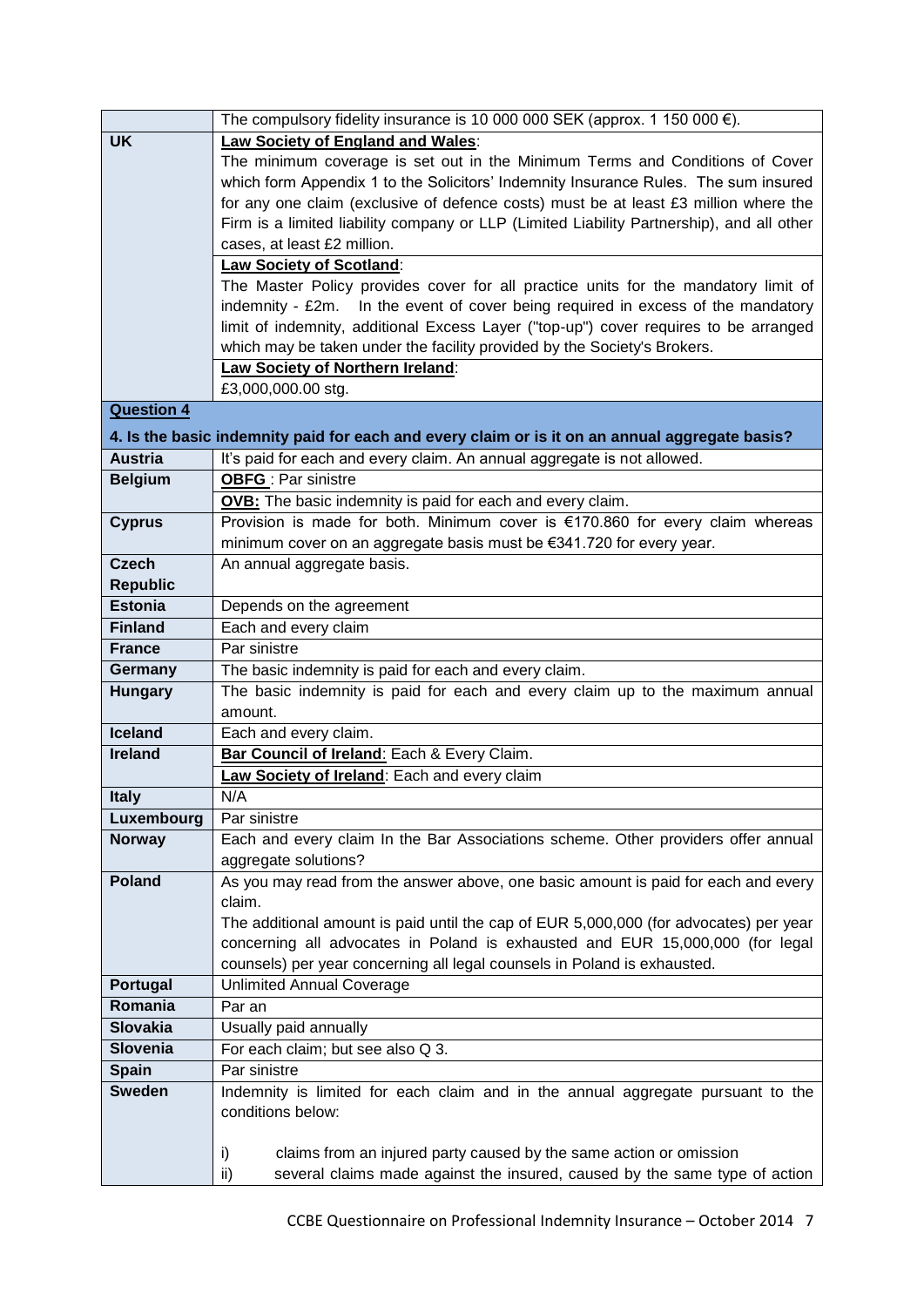|                   | or omission                                                                                                         |  |  |  |  |  |
|-------------------|---------------------------------------------------------------------------------------------------------------------|--|--|--|--|--|
|                   | all claims made against the same physical person during the insurance period<br>iii)                                |  |  |  |  |  |
|                   | (one calendar year), including claims against the firm and/or partners                                              |  |  |  |  |  |
|                   | regarding the same action or omission                                                                               |  |  |  |  |  |
|                   | later claims in cases where the insurance company has already issued<br>i)                                          |  |  |  |  |  |
|                   | indemnity, provided the claim relates to the same action or omission.                                               |  |  |  |  |  |
| <b>UK</b>         | <b>Law Society of England and Wales:</b>                                                                            |  |  |  |  |  |
|                   | It is on an "any one claim" basis (exclusive of defence costs). There is no annual                                  |  |  |  |  |  |
|                   | aggregate limit.                                                                                                    |  |  |  |  |  |
|                   | Law Society of Scotland: It is on the basis of any one claim.                                                       |  |  |  |  |  |
|                   | Law Society of Northern Ireland: Every claim.                                                                       |  |  |  |  |  |
| <b>Question 5</b> |                                                                                                                     |  |  |  |  |  |
|                   | 5. What is the amount of the insurance premium?                                                                     |  |  |  |  |  |
| <b>Austria</b>    | N/A                                                                                                                 |  |  |  |  |  |
| <b>Belgium</b>    | OBFG : 550 € par avocat et 275 € par avocat stagiaire                                                               |  |  |  |  |  |
|                   | <b>OVB</b> : 451 euro                                                                                               |  |  |  |  |  |
| <b>Cyprus</b>     | Depends on the agreement between insurance company and insured.                                                     |  |  |  |  |  |
| <b>Czech</b>      | The common insurance $-$ 4.600,- CZK (approximately 180 EUR) per year and it                                        |  |  |  |  |  |
| <b>Republic</b>   | relates to the minimum limit for the claim reimbursement which amount to 3.000.000,-                                |  |  |  |  |  |
|                   | CZK (117.650 EUR).                                                                                                  |  |  |  |  |  |
|                   | The amount will be higher 5250,- CZK (approximately 191 EUR) from 1st January                                       |  |  |  |  |  |
|                   | 2015.                                                                                                               |  |  |  |  |  |
|                   | The individual insurance - it depends on the contractual covenants.                                                 |  |  |  |  |  |
| <b>Estonia</b>    | Depends on the amount of insurance coverage etc.                                                                    |  |  |  |  |  |
| <b>Finland</b>    | The amount of the insurance premium depends on the insurance company.                                               |  |  |  |  |  |
| Luxembourg        | 900€ environ/an                                                                                                     |  |  |  |  |  |
| Germany           | The amount of the insurance premium depends on the insurance company and the                                        |  |  |  |  |  |
|                   | insurance coverage. For the minimum coverage an amount of 750 EUR should                                            |  |  |  |  |  |
|                   | normally be expected.                                                                                               |  |  |  |  |  |
| <b>Hungary</b>    | The annual insurance premium is 109.200.- HUF (approximately 360.- EUR / year) for<br>the basic insurance coverage. |  |  |  |  |  |
|                   | There is a system of refund at the Hungarian Lawyer's Insurance Association                                         |  |  |  |  |  |
|                   | (MÜBSE), according to the amount of the insurance premium reserves, refund of the                                   |  |  |  |  |  |
|                   | insurance premium may be possible (In 2014. 3 monthly fee was refunded).                                            |  |  |  |  |  |
| <b>Iceland</b>    | The premium of the insurance depends on the insurance company.                                                      |  |  |  |  |  |
| <b>Ireland</b>    | <b>Bar Council of Ireland:</b>                                                                                      |  |  |  |  |  |
|                   | It varies, depending on years standing, level of cover, type of work etc.                                           |  |  |  |  |  |
|                   | Law Society of Ireland: Varies by firm                                                                              |  |  |  |  |  |
| <b>Italy</b>      | N/A                                                                                                                 |  |  |  |  |  |
| Luxembourg        | $\epsilon$ 325 hors taxes par avocat                                                                                |  |  |  |  |  |
| <b>Norway</b>     | Basic rate:                                                                                                         |  |  |  |  |  |
|                   | Individual lawyer:<br><b>NOK 6 950</b>                                                                              |  |  |  |  |  |
|                   | Principal lawyer:<br><b>NOK 9751</b>                                                                                |  |  |  |  |  |
|                   | NOK 6 203<br>Associate lawyer:                                                                                      |  |  |  |  |  |
| Poland            | For advocates, the amount of the premium depends on the amount of the insurance                                     |  |  |  |  |  |
|                   | and is as follows:                                                                                                  |  |  |  |  |  |
|                   | For the basic insurance amount of EUR 50,000 the premium is PLN 540 (ca. EUR                                        |  |  |  |  |  |
|                   | 129) per year.                                                                                                      |  |  |  |  |  |
|                   | For the basic insurance amount of EUR 100,000 the premium is PLN 732 (ca. EUR                                       |  |  |  |  |  |
|                   | 175) per year.                                                                                                      |  |  |  |  |  |
|                   | For the basic insurance amount of EUR 100,000 and the additional amount of EUR                                      |  |  |  |  |  |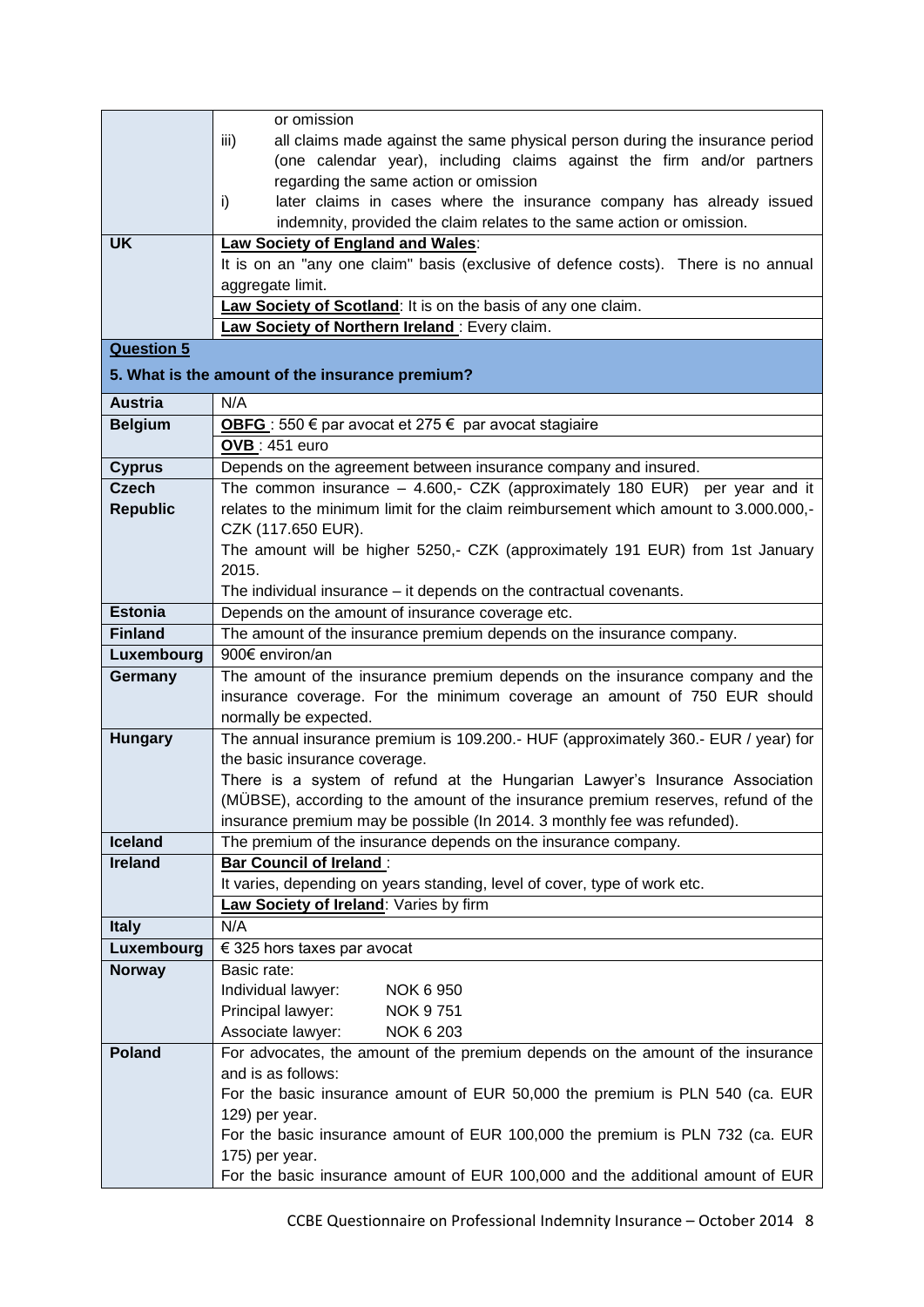|                 |                      | 250,000 the premium is PLN 912 (ca. EUR 218) per year.                                       |                |                |                |                |                       |
|-----------------|----------------------|----------------------------------------------------------------------------------------------|----------------|----------------|----------------|----------------|-----------------------|
|                 |                      | For the basic insurance amount of EUR 150,000 the premium is PLN 1176 (ca. EUR               |                |                |                |                |                       |
|                 | 281) per year.       |                                                                                              |                |                |                |                |                       |
|                 |                      | For the basic insurance amount of EUR 200,000 the premium is PLN 1476 (ca. EUR               |                |                |                |                |                       |
|                 | 353) per year.       |                                                                                              |                |                |                |                |                       |
|                 |                      | For the basic insurance amount of EUR 250,000 the premium is PLN 1776 (ca. EUR               |                |                |                |                |                       |
|                 | 424) per year.       |                                                                                              |                |                |                |                |                       |
|                 |                      | For the basic insurance amount of EUR 300,000 the premium is PLN 2256 (ca. EUR               |                |                |                |                |                       |
|                 | 540) per year.       |                                                                                              |                |                |                |                |                       |
|                 |                      | For the basic insurance amount of EUR 400,000 the premium is PLN 2736 (ca. EUR               |                |                |                |                |                       |
|                 | 654) per year.       |                                                                                              |                |                |                |                |                       |
|                 |                      | For the basic insurance amount of EUR 500,000 the premium is PLN 2976 (ca. EUR               |                |                |                |                |                       |
|                 | 712) per year.       | For the basic insurance amount of EUR 1,000,000 the premium is PLN 3456 (ca. EUR             |                |                |                |                |                       |
|                 | 827) per year.       |                                                                                              |                |                |                |                |                       |
|                 |                      | Please note that the additional amount of EUR 250,000 applies to all of the insurance        |                |                |                |                |                       |
|                 |                      | amounts of EUR 150,000 or higher.                                                            |                |                |                |                |                       |
|                 |                      | For legal counsels, the basic grounds for calculating the insurance premium are              |                |                |                |                |                       |
|                 | similar:             |                                                                                              |                |                |                |                |                       |
|                 |                      | For the basic insurance amount the premium is PLN 18 per month, i.e. PLN 216 per             |                |                |                |                |                       |
|                 | year.                |                                                                                              |                |                |                |                |                       |
|                 |                      | For additional / supplementary insurance – the amount of premium is not available            |                |                |                |                |                       |
|                 |                      | and is quoted individually.                                                                  |                |                |                |                |                       |
| Portugal        |                      | Premium varies annually upon negotiation.                                                    |                |                |                |                |                       |
| Romania         | Minimal 12 Euros     |                                                                                              |                |                |                |                |                       |
| <b>Slovakia</b> |                      | Insurance premium is not prescribed by law. It is settled in the insurance policy and it     |                |                |                |                |                       |
|                 |                      | can vary from case to case.                                                                  |                |                |                |                |                       |
|                 |                      | According to Bar collective insurance policy:                                                |                |                |                |                |                       |
|                 |                      | Individual: 4,40 € - 852 €                                                                   |                |                |                |                |                       |
|                 |                      | Company: 795 € per partner (lawyer)                                                          |                |                |                |                |                       |
| Slovenia        |                      | It depends on the term of the contract with the insurance company and who the                |                |                |                |                |                       |
|                 |                      | insured party is. The scale is as follows (where a lawyer is employed by a law firm, a       |                |                |                |                |                       |
|                 |                      | combined premium is payable for the practitioner and for the law firm) :                     |                |                |                |                |                       |
|                 | Contract<br>term     | Premium<br>per                                                                               | Premium<br>per | Premium<br>per | Premium<br>per | Premium<br>law | Premium<br>per<br>law |
|                 |                      | practitioner                                                                                 | candidate      | firm<br>law    | law<br>firm    | per<br>firm    | firm                  |
|                 |                      | (attorney-                                                                                   |                | (up to $2$     | (3 to 7)       | $(8 - 15)$     | (more                 |
|                 |                      | at-law)                                                                                      |                | lawyers)       | lawyers)       | lawyers)       | than 15               |
|                 |                      |                                                                                              |                |                |                |                | lawyers)              |
|                 | 5 years              | 635                                                                                          | 120            | 260            | 450            | 880            | 1.600                 |
| <b>Spain</b>    |                      | Dépend de chaque barreau local.                                                              |                |                |                |                |                       |
| <b>Sweden</b>   |                      | The premium is included in the service fee charged yearly by the Swedish Lawyers             |                |                |                |                |                       |
|                 | Service Ltd., SASAB. |                                                                                              |                |                |                |                |                       |
|                 |                      |                                                                                              |                |                |                |                |                       |
|                 |                      | At the moment the yearly fee is 10 400 SEK / annum and lawyer (approx. 1 200 $\epsilon$ ).   |                |                |                |                |                       |
|                 |                      | The yearly fee is divided into a service fee (5600 SEK, i.e. approx. 615 $\epsilon$ ) and an |                |                |                |                |                       |
|                 |                      | annual fee (4800 SEK, i.e. approx. 527 €). Besides the costs for professional                |                |                |                |                |                       |
|                 |                      | indemnity insurance, the service fee covers the cost for professional continuing             |                |                |                |                |                       |
|                 |                      | training and education programs, the webpage of the Bar, etc. The annual fee covers          |                |                |                |                |                       |
|                 |                      | the cost for the Bar and its different activities.                                           |                |                |                |                |                       |
| <b>UK</b>       |                      | <b>Law Society of England and Wales:</b>                                                     |                |                |                |                |                       |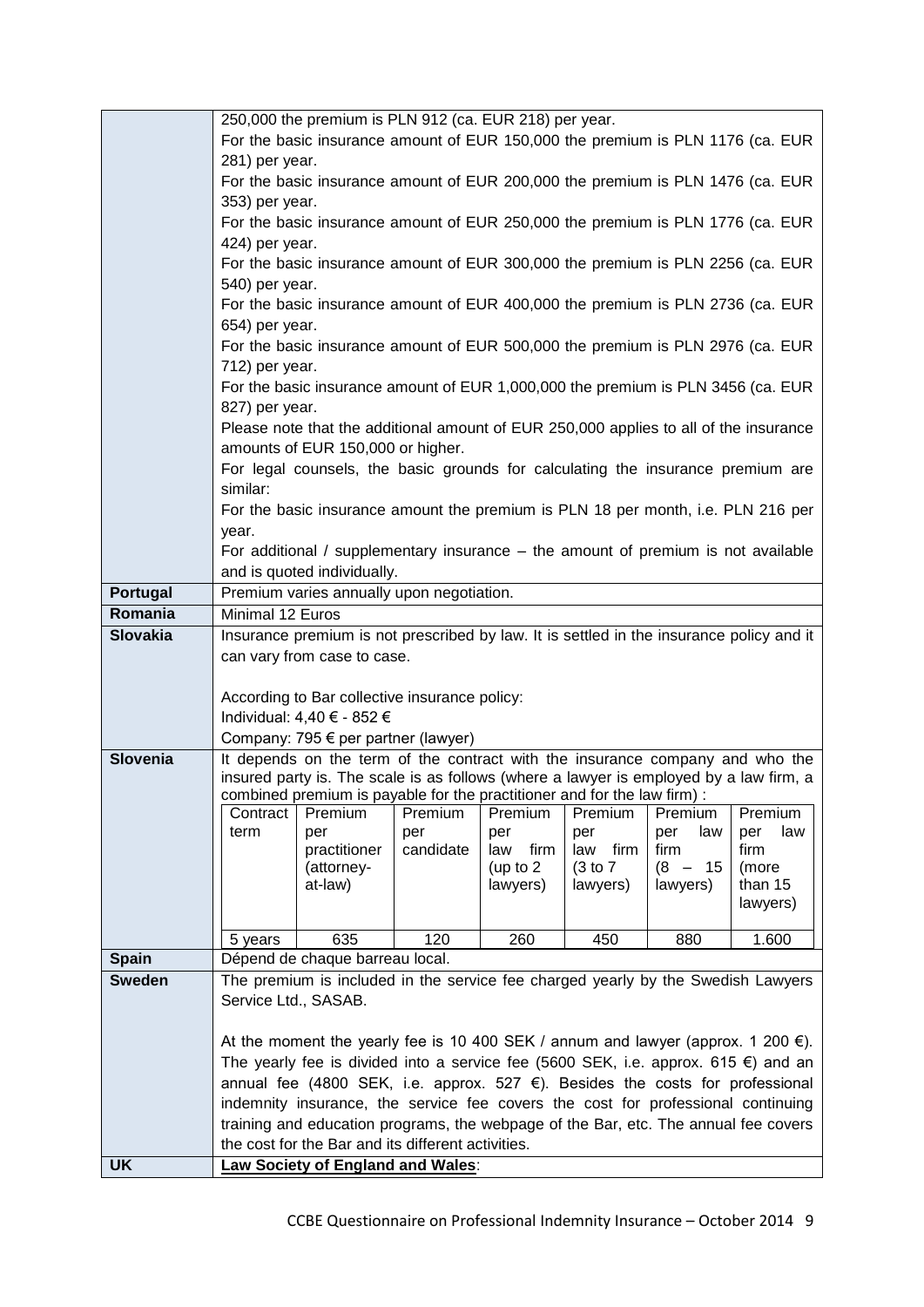|                   | Premium is a matter between each firm and its insurer and is set on an individual       |  |  |  |
|-------------------|-----------------------------------------------------------------------------------------|--|--|--|
|                   | basis. We are aware that the premium for the whole profession for the compulsory        |  |  |  |
|                   | layers of cover amounts to nearly £254 million for 2013/14.                             |  |  |  |
|                   | Law Society of Scotland:                                                                |  |  |  |
|                   | There is no average premium for a firm. The global premium for the profession for       |  |  |  |
|                   | 2012/2013 is between £17m-£18m.                                                         |  |  |  |
|                   | Law Society of Northern Ireland:                                                        |  |  |  |
|                   | The insurance premium per firm is based on the number of partners. The current          |  |  |  |
|                   | premium for a sole practitioner is £15,587.30 stg.                                      |  |  |  |
| <b>Question 6</b> |                                                                                         |  |  |  |
|                   | 6. Are premiums set centrally or are they determined by the market?                     |  |  |  |
|                   |                                                                                         |  |  |  |
| <b>Austria</b>    | Are determined by the market.                                                           |  |  |  |
| <b>Belgium</b>    | OBFG: Par le marché                                                                     |  |  |  |
|                   | OVB: Premiums are determined by the market.                                             |  |  |  |
| <b>Cyprus</b>     | Determined by market.                                                                   |  |  |  |
| <b>Czech</b>      | The premiums are determined by the market.                                              |  |  |  |
| <b>Republic</b>   |                                                                                         |  |  |  |
| <b>Estonia</b>    | Determined by the market.                                                               |  |  |  |
| <b>Finland</b>    | Determined by the market                                                                |  |  |  |
| <b>France</b>     | Par le marché                                                                           |  |  |  |
| Germany           | The premiums are determined by the market                                               |  |  |  |
| <b>Hungary</b>    | The premiums are determined by the market.                                              |  |  |  |
| Iceland           | Determined by the market.                                                               |  |  |  |
| <b>Ireland</b>    | <b>Bar Council of Ireland:</b> The premiums are set by Insurers.                        |  |  |  |
|                   | <b>Law Society of Ireland: Determined by market</b>                                     |  |  |  |
| <b>Italy</b>      | N/A                                                                                     |  |  |  |
| Luxembourg        | Notre courtier négocie chaque année avec les assureurs.                                 |  |  |  |
|                   |                                                                                         |  |  |  |
| <b>Norway</b>     | The collective scheme is priced by the market, and premiums for each and every          |  |  |  |
|                   | lawyer is set as a annual fixed price based on<br>the negotiated total                  |  |  |  |
| <b>Poland</b>     | The premiums are established in the general agreements concluded respectively on        |  |  |  |
|                   | behalf of the individual advocates/legal counsels by the National Bar Council/ National |  |  |  |
|                   | Chamber of Legal Counsels.                                                              |  |  |  |
| <b>Portugal</b>   | Premiums are set by the insurance company.                                              |  |  |  |
| Romania           | Par manière unitaire                                                                    |  |  |  |
| <b>Slovakia</b>   | By the market                                                                           |  |  |  |
| <b>Slovenia</b>   | Determined by the market (i.e. agreed between the Bar and the insurance company).       |  |  |  |
|                   |                                                                                         |  |  |  |
| <b>Spain</b>      | Centrale, spécifiées dans le contrat générale.                                          |  |  |  |
| <b>Sweden</b>     | The insurance premiums are determined by the market but negotiated collectively by      |  |  |  |
|                   | the Bar Association.                                                                    |  |  |  |
| <b>UK</b>         | <b>Law Society of England and Wales: By the market</b>                                  |  |  |  |
|                   | Law Society of Scotland:                                                                |  |  |  |
|                   | The global premium is determined by the market through negotiations between the         |  |  |  |
|                   | brokers (on behalf of the Society) and the insurers.                                    |  |  |  |
|                   | <b>Law Society of Northern Ireland:</b>                                                 |  |  |  |
|                   | The Master Policy is brokered on the London Insurance Market which sets the             |  |  |  |
|                   | premium.                                                                                |  |  |  |
| <b>Question 7</b> |                                                                                         |  |  |  |
|                   |                                                                                         |  |  |  |
| <b>Austria</b>    | 7. What are the factors upon which the calculation of the premium is based?<br>N/A      |  |  |  |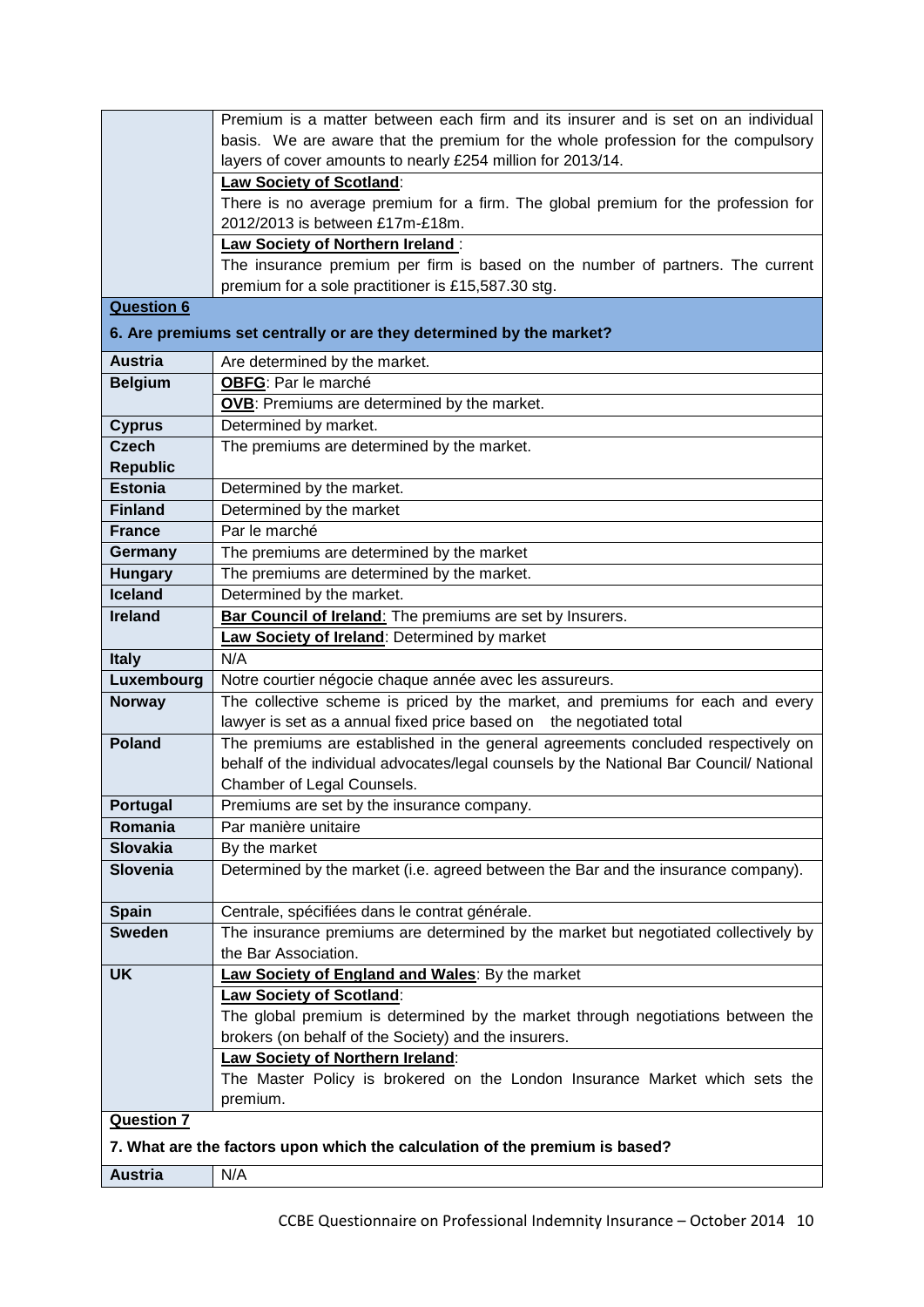| <b>Belgium</b>  | OBFG: Les critères sont d'une part, le plafond de la garantie et l'importance de la                                                           |  |  |  |
|-----------------|-----------------------------------------------------------------------------------------------------------------------------------------------|--|--|--|
|                 | franchise et, d'autre part, le nombre d'avocats et d'avocats stagiaires inscrits à l'Ordre                                                    |  |  |  |
|                 | OVB:                                                                                                                                          |  |  |  |
|                 | The amount of the excess ("franchise / vrijstelling"), the amount of damages and                                                              |  |  |  |
|                 | provisions and the quality of the policy conditions.                                                                                          |  |  |  |
| <b>Cyprus</b>   | Premiums are based on normal insurance market practices.                                                                                      |  |  |  |
| <b>Czech</b>    | It depends on the insurance companies. The factors are not determined by the Czech                                                            |  |  |  |
| <b>Republic</b> | Bar Association.                                                                                                                              |  |  |  |
| <b>Estonia</b>  | Do not have corresponding information.                                                                                                        |  |  |  |
| <b>Finland</b>  | Premiums are based on normal insurance market practices.                                                                                      |  |  |  |
| <b>France</b>   | Le rapport sinistre/prime                                                                                                                     |  |  |  |
| Germany         | Loss ratio of the market in general<br>$\bullet$                                                                                              |  |  |  |
|                 | Loss ratio of the insured person<br>$\bullet$                                                                                                 |  |  |  |
|                 | Administration costs of the insurance company                                                                                                 |  |  |  |
| <b>Hungary</b>  | The amount of the premium is determined by the refund reserve of MÜBSE which                                                                  |  |  |  |
|                 | depends on the earnings. In case of a premium refund no claim history is being                                                                |  |  |  |
|                 | required for a certain period; at present it is 7 years.                                                                                      |  |  |  |
| <b>Iceland</b>  | The premium is based on the insurance market. The factors are not determined by the<br>Bar Association.                                       |  |  |  |
| <b>Ireland</b>  |                                                                                                                                               |  |  |  |
|                 | <b>Bar Council of Ireland:</b><br>Year standing (experience), amount of indemnity required, level of excess required,                         |  |  |  |
|                 | amount of criminal work undertaken, work in USA & Canada, etc.                                                                                |  |  |  |
|                 | Law Society of Ireland:                                                                                                                       |  |  |  |
|                 | Matter for each individual qualified insurer but likely to include previous claims and                                                        |  |  |  |
|                 | notification history, size of firm, type of work carried out, risk management procedures,                                                     |  |  |  |
|                 | disciplinary history of solicitors in firm etc.                                                                                               |  |  |  |
| <b>Italy</b>    | N/A                                                                                                                                           |  |  |  |
| Luxembourg      | Il s'agit d'une prime par avocat                                                                                                              |  |  |  |
| <b>Norway</b>   | Individual premium is based on sum insured and whether the lawyer is a principal                                                              |  |  |  |
|                 | lawyer or not                                                                                                                                 |  |  |  |
| <b>Poland</b>   | The general agreement between the National Bar Council and the insurance                                                                      |  |  |  |
|                 | companies remains in force until 31 December 2014. According to the agreement, in                                                             |  |  |  |
|                 | case of extension thereof, the amount of the premiums could be amended (increased)                                                            |  |  |  |
|                 | only if the so called damage factor exceeds 65 %. The damage factor is calculated by                                                          |  |  |  |
|                 | comparing the sum of the paid compensations and the reserves established for the                                                              |  |  |  |
|                 | notified claims against the premiums collected in the settlement period.                                                                      |  |  |  |
|                 | The general agreement between the National Chamber of Legal Counsels and the<br>insurance companies does not provide details in this respect. |  |  |  |
| Portugal        | Not Applicable                                                                                                                                |  |  |  |
| Romania         | N/A                                                                                                                                           |  |  |  |
| <b>Slovakia</b> | The amount of indemnity                                                                                                                       |  |  |  |
| <b>Slovenia</b> | Ratio between payments and payouts                                                                                                            |  |  |  |
|                 |                                                                                                                                               |  |  |  |
| <b>Spain</b>    | Selon le capital assuré                                                                                                                       |  |  |  |
| <b>Sweden</b>   | The premium is the same for all members of the Bar.                                                                                           |  |  |  |
| <b>UK</b>       | Law Society of England and Wales:                                                                                                             |  |  |  |
|                 | It is a matter for each insurance company but factors include: gross fees; number of                                                          |  |  |  |
|                 | fee earners; areas of legal practice and percentage of gross fees; claims and                                                                 |  |  |  |
|                 | circumstance history.                                                                                                                         |  |  |  |
|                 | <b>Law Society of Scotland:</b>                                                                                                               |  |  |  |
|                 | The global premium is determined by market conditions; the most recent claims                                                                 |  |  |  |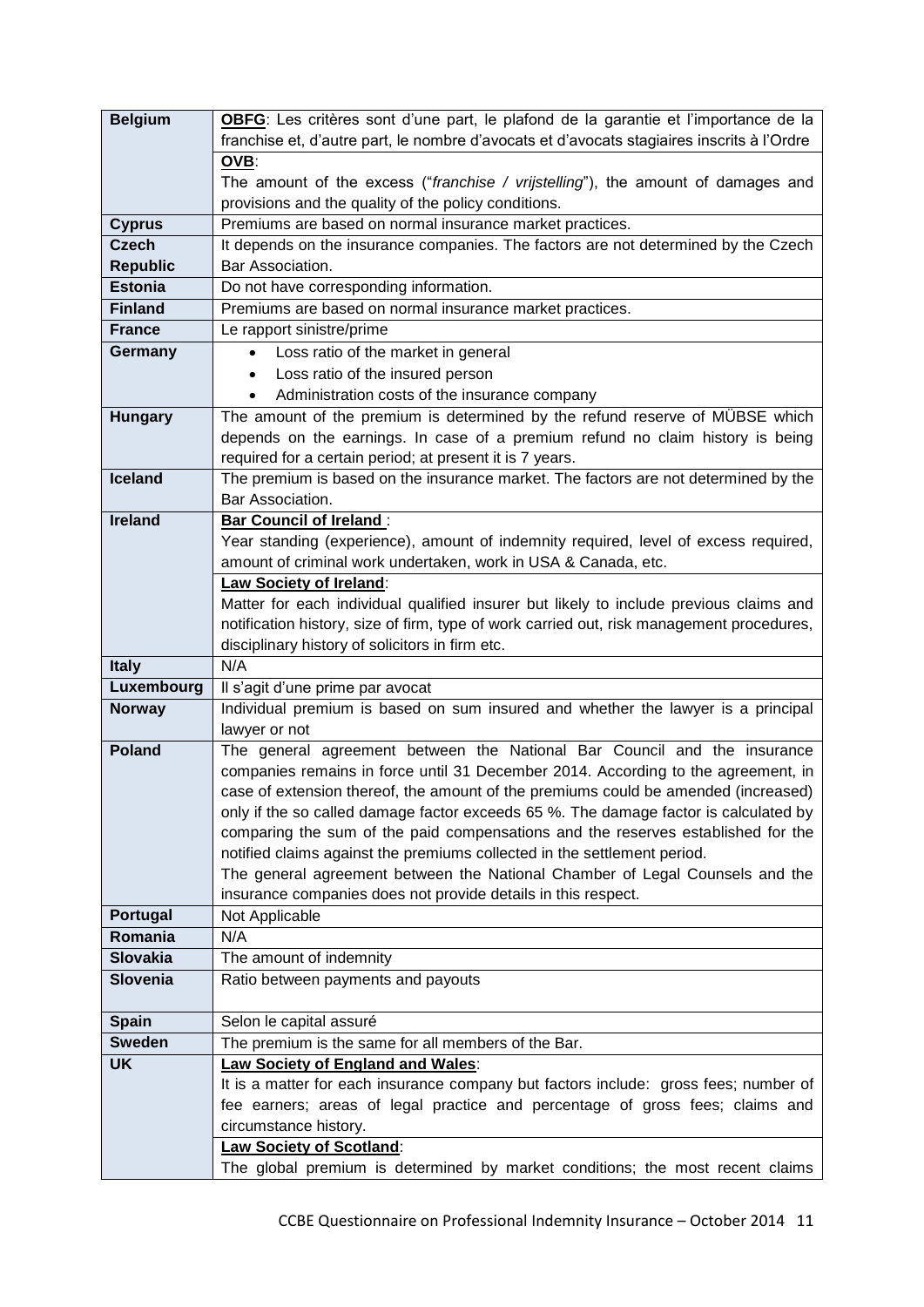|                   | history of the profession and the Society's risk management regime for the profession.                                                                                      |
|-------------------|-----------------------------------------------------------------------------------------------------------------------------------------------------------------------------|
|                   | Law Society of Northern Ireland:                                                                                                                                            |
|                   | General insurance principles, including the overall claims experience.                                                                                                      |
| <b>Question 8</b> |                                                                                                                                                                             |
|                   | 8.1 Is the insurance subject to an excess or deductible?                                                                                                                    |
|                   | 8.2 Is there a cap on the amount of the excess/deductible which the lawyer must pay? If so                                                                                  |
|                   | please state. Does the possibility exist to oppose this payment to the victim?                                                                                              |
|                   | 8.3 Is the claimant responsible for recovering the deductible from the lawyer?                                                                                              |
|                   | 8.4 Are defence costs subject to the excess/deductible?                                                                                                                     |
|                   | 8.1 Is to an excess.                                                                                                                                                        |
| <b>Austria</b>    | 8.2 Usually the amount of the excess is between 5 and 10% of the sum of damage.<br>8.3 No                                                                                   |
|                   | 8.4 The defence costs are not included in the coverage and have to be paid in                                                                                               |
|                   | addition by the insurer.                                                                                                                                                    |
| <b>Belgium</b>    | OBFG:                                                                                                                                                                       |
|                   | 8.1 Oui                                                                                                                                                                     |
|                   | 8.2 2500 € non opposable à la victime                                                                                                                                       |
|                   | 8.3 Le requérant n'a pas la charge de récupérer la franchise puisque celle-ci ne lui est                                                                                    |
|                   | pas opposable : c'est l'assureur qui doit s)'occuper de cette récupération auprès de<br>l'avocat assuré.                                                                    |
|                   | 8.4 non : la loi belge prévoit impérativement que ces coûts sont à cherge de                                                                                                |
|                   | l'assureur, même s'ils dépassent le plafond de la garantie.                                                                                                                 |
|                   | OVB:                                                                                                                                                                        |
|                   | In general there is an excess of $\epsilon$ 2500. The insurer will indemnify for the total amount                                                                           |
|                   | of damages, but will recover the excess with the lawyer.                                                                                                                    |
|                   | The defense costs will also be paid by the insurer up to the indemnity limit.                                                                                               |
| <b>Cyprus</b>     | Deductions shall not exceed 1% of each claim. The victim's claim against the lawyer<br>remains.                                                                             |
|                   | In respect to defence expenses the minimum insurance amount is $E$ 25.630 in addition                                                                                       |
|                   | to the Insurance Limits referred to hereinabove.                                                                                                                            |
| Czech             | 8.1. The common insurance - yes, the insurance is subject to the deductible.                                                                                                |
| <b>Republic</b>   | The individual insurance - yes, purchased individually.                                                                                                                     |
|                   | 8.2. The common insurance - 10% from the insurance amount but at least 10.000,-                                                                                             |
|                   | CZK (approximately 392 EUR) and maximum 50.000,- CZK (approximately 1960<br>EUR). No, there is no such possibility to oppose the payment to the victim.<br>The              |
|                   | insurance company deducts the deductible from the insurance payment and does not                                                                                            |
|                   | deal with it any further.                                                                                                                                                   |
|                   | 8.3. Yes, the claimant is responsible for recovering the deductible from the lawyer.                                                                                        |
|                   | 8.4. Generally, yes.                                                                                                                                                        |
| <b>Estonia</b>    | See answer 1.                                                                                                                                                               |
| <b>Finland</b>    | The sum insured for each occurrence of damage shall be at least 168 187 $\epsilon$ and the                                                                                  |
|                   | deductible for compensation payable shall not exceed two (2) per cent of the sum<br>insured. The claimant is not responsible for recovering the deductible from the lawyer. |
|                   | Litigation costs are includes in the indemnity insurance and are subject to the                                                                                             |
|                   | deductible.                                                                                                                                                                 |
| Luxembourg        | 8.1 Oui                                                                                                                                                                     |
|                   | 8.2 5% du montant du sinistre payé avec un maximum de 1 150€                                                                                                                |
|                   | Non opposable à la victime                                                                                                                                                  |
|                   | 8.3 Non                                                                                                                                                                     |
|                   | 8.4 Non                                                                                                                                                                     |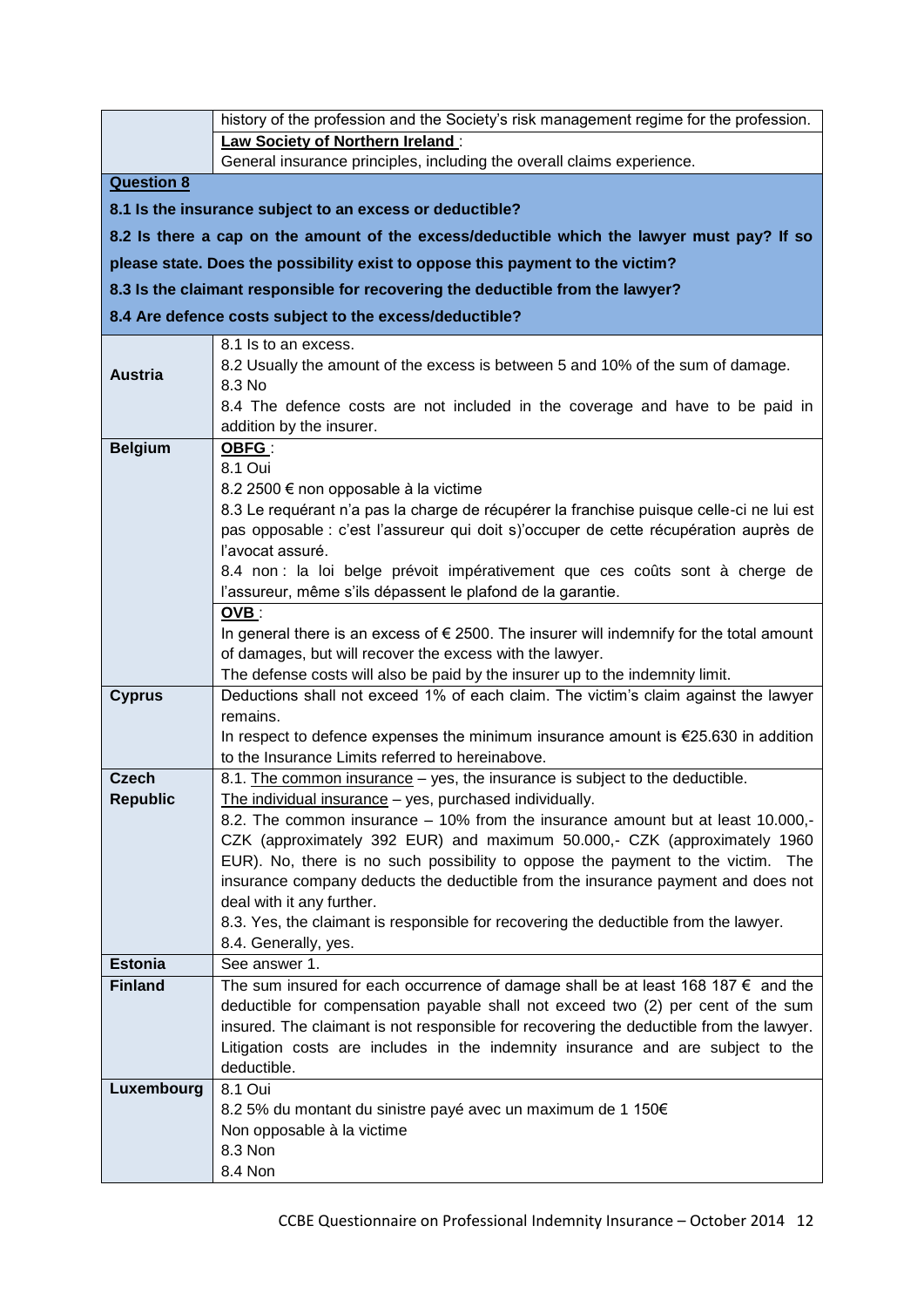| Germany        | It is permissible to agree on an excess of up to 1 per cent of the minimum coverage (=                                          |
|----------------|---------------------------------------------------------------------------------------------------------------------------------|
|                | 2500 EUR) (Art. 51 Para. 5 BRAO).                                                                                               |
|                | The injured party does not have a direct right of action against the insurance                                                  |
|                | company, but has to enforce its claim against the lawyer, the latter addresses this                                             |
|                | claim to his insurance.                                                                                                         |
|                | The defence costs are not subject to the excess. They are part of the insurance                                                 |
|                | benefits.                                                                                                                       |
| <b>Hungary</b> | 8.1 Yes, there is an excess.                                                                                                    |
|                | 8.2 Yes, the amount of the excess is 15%, in case of the basic PII coverage, it is min.                                         |
|                | 80.000 HUF, no maximum limit.                                                                                                   |
|                | 8.3 Yes.                                                                                                                        |
|                | 8.4 No                                                                                                                          |
| <b>Iceland</b> | The insurance company's liability for each insurance period is limited to 15.850.000                                            |
|                | ISK. The insurance company pays all reasonable cost to the certificate holder based                                             |
|                | on the determination of liability, even if the insurance company does therefore exceed                                          |
|                | the insured amount. (The same applies for interests). If the insured amount is less                                             |
|                | than awarded compensation, the insurance company shall only be liable to pay the                                                |
|                | portion of interest and cost, which is equal to the liability they are entitled to pay.                                         |
|                |                                                                                                                                 |
|                | The insurance company shall pay compensation directly to the third party (the                                                   |
|                | claimant) unless he has already received damages from the lawyer (certificate holder).                                          |
|                | If the claimant gets awarded compensations from the lawyer's insurance, defense cost                                            |
|                | is included.                                                                                                                    |
| <b>Ireland</b> |                                                                                                                                 |
|                | <b>Bar Council of Ireland:</b><br>8.1 Yes, the minimum excess is $\epsilon$ 2,500. However, there is the option to increase the |
|                | excess to either €5,000 or €10,000 but no higher than €10,000.                                                                  |
|                | 8.2 There is no cap on the amount of excess/deductible as an excess applies to each                                             |
|                | and every claim. In terms of the excess amount, this depends on the level of excess                                             |
|                | chosen. The excess is paid by insured, the victim does not pay.                                                                 |
|                | 8.3 No                                                                                                                          |
|                | 8.4 Defence costs are not subject to the excess.                                                                                |
|                | <b>Law Society of Ireland:</b>                                                                                                  |
|                | 8.1 Self-insured excess is a matter of contract to be agreed between the insurer and                                            |
|                | firm in each case.                                                                                                              |
|                | 8.2 There is no cap on the amount of the excess.                                                                                |
|                | 8.3 In the event that an amount which is within the self-insured excess is not paid by a                                        |
|                | firm to a claimant within 30 working day of its becoming due, the insurer must redress                                          |
|                | the default on the part of the firm and make payment to the claims. The insurer is                                              |
|                | entitled to recover any amount paid from the firm                                                                               |
|                | 8.4 The minimum level of cover (€1.5 million each and every claim) is exclusive of                                              |
|                | defence costs. There is no limit on the cover for defence costs. The self-insured                                               |
|                | excess must not apply to defence costs.                                                                                         |
| <b>Italy</b>   | N/A                                                                                                                             |
|                |                                                                                                                                 |
| Luxembourg     | 8.1 : oui                                                                                                                       |
|                | 8.2 : Voici :                                                                                                                   |
|                | L'assuré conserve à sa charge une franchise de 25 % du montant de chaque sinistre                                               |
|                | avec un minimum de € 250 et un maximum de € 2.500.                                                                              |
|                | En cas de sinistre trouvant son origine dans le non-respect de délais, l'assuré                                                 |
|                | conserve à sa charge une franchise progressive de 25 % du montant de ce sinistre                                                |
|                | avec un minimum de € 1.250 et un maximum de                                                                                     |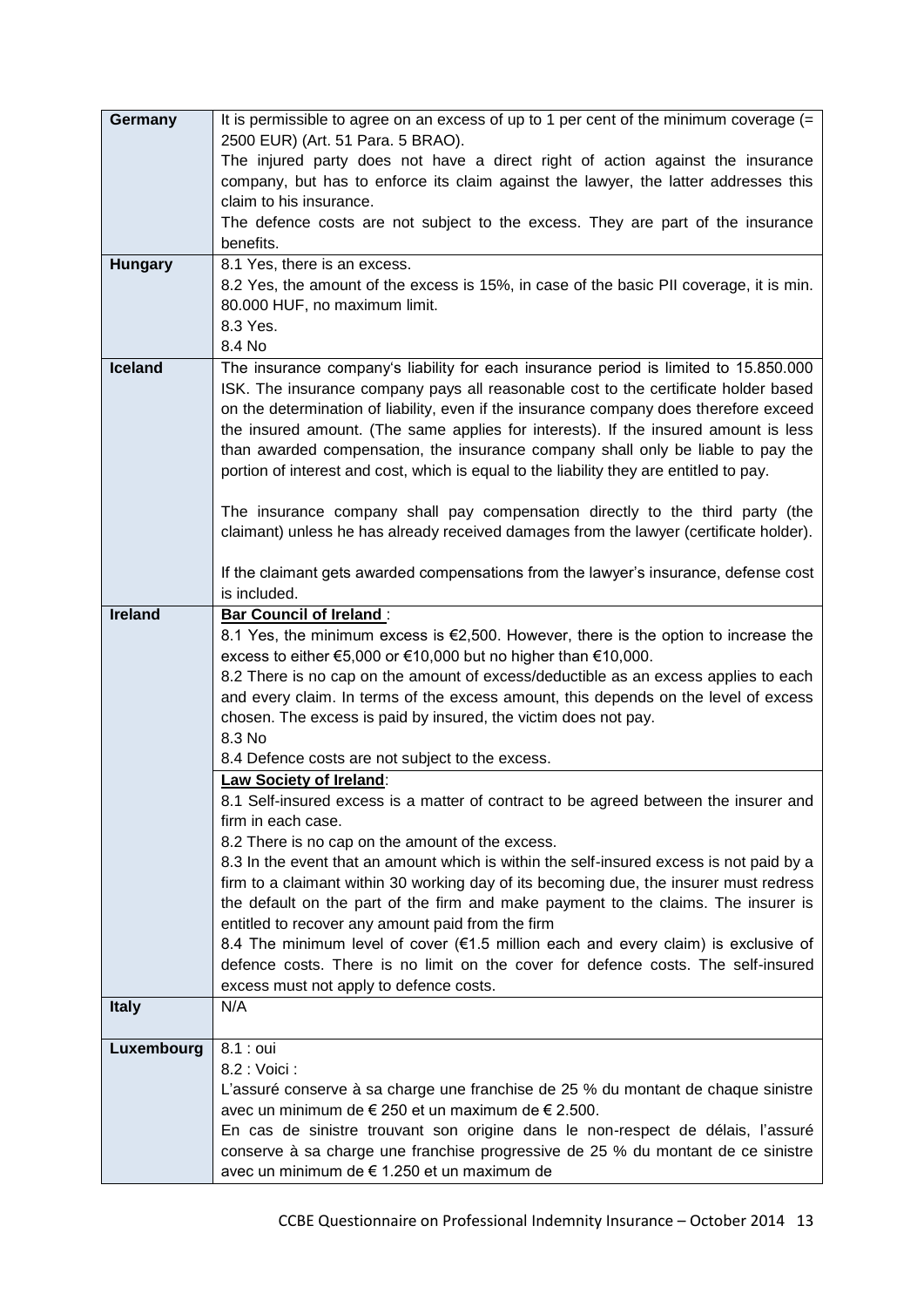|                 | $-6$ 3.125 pour le premier sinistre ;                                                               |
|-----------------|-----------------------------------------------------------------------------------------------------|
|                 | - € 4.648 pour le deuxième sinistre ;                                                               |
|                 | - € 6.200 à partir du troisième sinistre.                                                           |
|                 | Dans les cas « PRO DEO » des avocats stagiaires, qui n'ont pas généré d'honoraires                  |
|                 | supérieurs à € 125, la franchise telle que définie ci-dessus est ramenée à € 250.                   |
|                 | 8.3 : Non. La franchise est à la charge de l'avocat.                                                |
|                 | 8.4 : Oui                                                                                           |
| <b>Norway</b>   | Yes<br>8.1                                                                                          |
|                 | 8.2<br>30% of any claim, minimum NOK 50 000 and maximum                                             |
|                 | <b>NOK</b><br>100 000                                                                               |
|                 | No, the bond will pay in full<br>8.3                                                                |
|                 | 8.4<br>Yes                                                                                          |
| <b>Poland</b>   | The insurance is not subject neither to an excess nor deductible.                                   |
| Portugal        | 8.1. Yes, the insurance is subject to 5000 euro's deduction.                                        |
|                 | 8.2. This 5000 euro cannot be opposed to third parties.                                             |
|                 | 8.3. Answered in 8.2                                                                                |
|                 | 8.4. They are included within the deductible.                                                       |
| Romania         | Non                                                                                                 |
| <b>Slovakia</b> | These issues are not prescribed by law. They are settled in insurance policy and they               |
|                 | can vary from case to case.                                                                         |
|                 |                                                                                                     |
|                 | According to Bar collective insurance policy:                                                       |
|                 |                                                                                                     |
|                 | 8.1 yes                                                                                             |
|                 | 8.2 Individual – 5 % of the amount paid in respect of claim                                         |
|                 | (minimum 33 €, maximum 663 €)                                                                       |
|                 | Company - 10 % of the amount paid in respect of claim                                               |
|                 | (minimum 33 €, maximum 663 €)                                                                       |
|                 | 8.3 No                                                                                              |
|                 | 8.4 No, but the insurance company covers defence costs only up to                                   |
|                 | certain amount.                                                                                     |
| <b>Slovenia</b> | 8.1. Yes, it is subject to an excess or deductible.                                                 |
|                 | 8.2. Deductible: general 5 % of damage, min. 1.000 EUR; in case of missed deadlines                 |
|                 | (procedural or substantive): 10 % of damage, min. 2.500 EUR. Additional premium                     |
|                 | (malus): each justified damage claim results in an inrecase of premium for 15 % for                 |
|                 | the remaining years of insurance coverage. It is possible to oppose the payment to the<br>claimant. |
|                 | 8.3. Yes.                                                                                           |
|                 | 8.4. No.                                                                                            |
| <b>Spain</b>    | Il existe la possibilité de prendre le contrat avec franchise ou pas. Il s'agit d'un                |
|                 | montant de 10% de la valeur de la prime, toujours entre 150 € et 1500 €.                            |
|                 | Rien n'est dit sur l'opposition à la victime ni du remboursement à l'avocat.                        |
| <b>Sweden</b>   | The indemnity insurance is subject to a deductible of 44 500 SEK (approx. 5 100 $\epsilon$ ) for    |
|                 | each insurance case. The fidelity insurance however, is not subjected to a deductible.              |
|                 | Litigation costs are included in the indemnity insurance and as such subject to the                 |
|                 | deductible.                                                                                         |
| <b>UK</b>       | <b>Law Society of England and Wales:</b>                                                            |
|                 | 8.1<br>It can be subject to an excess, not a deductible.                                            |
|                 | 8.2<br>There is no cap on the level of the excess.                                                  |
|                 | 8.3<br>If an insured fails to pay to a claimant any amount which is within the excess               |
|                 | within 30 days of it becoming due for payment, the claimant may give notice of the                  |
|                 | insured's default to the insurer, whereupon the insurer is liable to remedy the default             |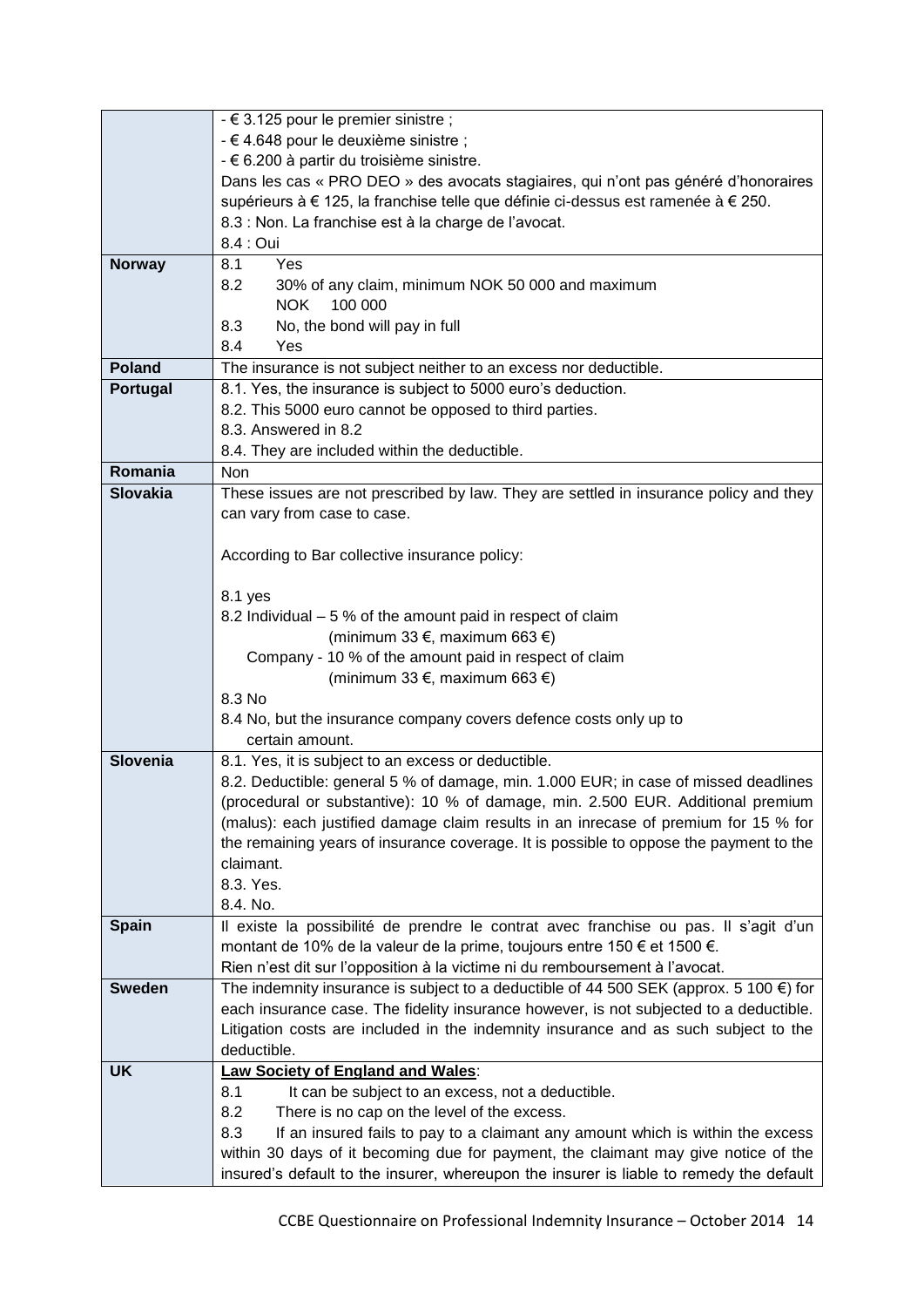|                   | on the insured's behalf. Any amount paid by the insurer to remedy such a default          |
|-------------------|-------------------------------------------------------------------------------------------|
|                   | erodes the sum insured.                                                                   |
|                   | No.<br>8.4                                                                                |
|                   | <b>Law Society of Scotland:</b>                                                           |
|                   | The self-insured amount is $£4,500$ per principal and is capped at 20 principals. The     |
|                   | answer to 8.2(b) is no as are the answers to 8.3 and 8.4.                                 |
|                   | <b>Law Society of Northern Ireland:</b>                                                   |
|                   | 8.1. Self-insured excess £6,500.00 stg.                                                   |
|                   | 8.2. Capped at 5 partners and limited to 3 claims per year. Failure to pay the            |
|                   | deductible is a matter of professional conduct. The excess is doubled for some areas      |
|                   | of claim: statute barred, breach of undertaking, dishonesty of partners/employees.        |
|                   | 8.3. The excess forms part of any Judgement in settlement. The Defendant solicitor is     |
|                   | responsible for payment of the deductible as a term of insurance cover/contract.          |
|                   | 8.4. No.                                                                                  |
| <b>Question 9</b> |                                                                                           |
|                   | 9. What are the activities covered by the Professional Indemnity Insurance?               |
| <b>Austria</b>    | Activities which usually are regulated by law, except criminal actions especially fraud,  |
|                   | theft and embezzlement.                                                                   |
| <b>Belgium</b>    | OBFG: Responsabilit2 civile professionnelle, contractuelle et extra-contractuelle, RC     |
|                   | exploitation; voir articles 2,3 et 4 de la police.                                        |
|                   | OVB:                                                                                      |
|                   | The activities which are covered are damages resulting from a breach of contract and      |
|                   | damages that occur outside any contractual relationship.                                  |
| <b>Cyprus</b>     | Any activity within the legal profession.                                                 |
| <b>Czech</b>      | The individual insurance: the extent of the insurance:                                    |
| <b>Republic</b>   | The extent is precisely specified in individual contracts.                                |
|                   |                                                                                           |
|                   | The common insurance – the basic extent of the insurance e.g.:                            |
|                   | The responsibility for the occurred damages if related to the act of commission           |
|                   | or omission of the insured person in relation to his practise of legal profession.        |
|                   | The insurance also covers the damages caused by the legal trainee or other                |
|                   | employee, who have represented the insured person in relation to the legal                |
|                   | act.<br>The insurance also covers the responsibility for damages arising from the         |
|                   | ownerships or lawful enjoyment of lands, buildings and premises used for the              |
|                   | insured profession.                                                                       |
|                   |                                                                                           |
| <b>Estonia</b>    | Depends on the agreement.                                                                 |
| <b>Finland</b>    | The indemnity insurance covers liability for economic loss of the client or a third party |
|                   | caused by the insured or his employees through error or neglect in the advocate           |
|                   | practice.                                                                                 |
| <b>France</b>     | Toutes les activités par les textes régissant la profession d'avocat et le RIN            |
| Germany           | Financial losses caused by culpable breach of contractual duties are covered by the       |
|                   | Professional Indemnity Insurance.                                                         |
| <b>Hungary</b>    | Basically it covers the activities related to the legal profession which are regulated by |
|                   | the Act on Attorneys at Law. The terms and conditions of the insurance stipulate the      |
|                   | excluded risks.                                                                           |
| <b>Iceland</b>    | The insurance covers liability, which falls on the lawyer when a third person's financial |
|                   | loss is traced to him or his employee.                                                    |
| <b>Ireland</b>    | Bar Council of Ireland: The Professional Indemnity covers members only for work           |
|                   | undertaken in their practice as a barrister.                                              |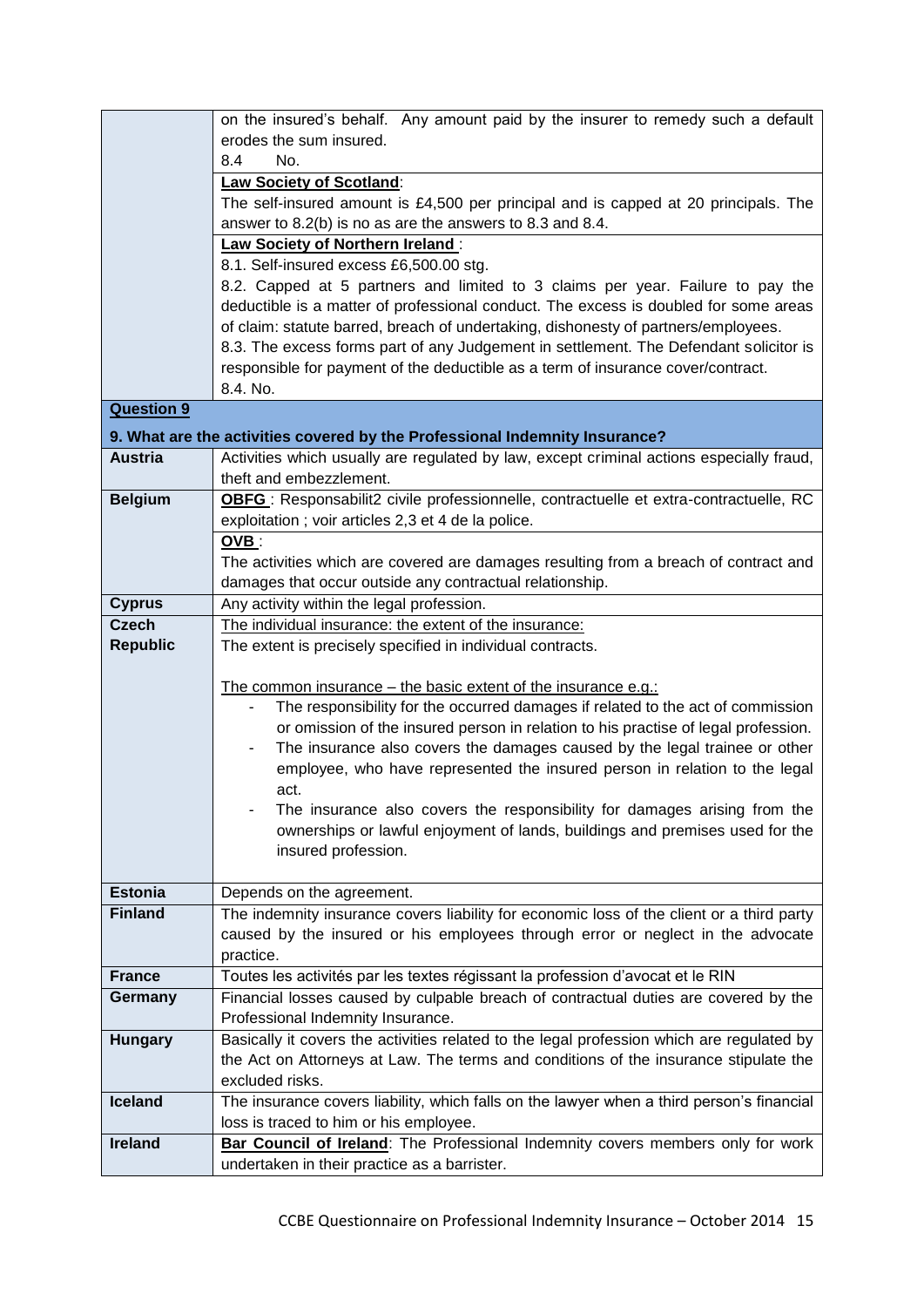|                 | Law Society of Ireland:                                                                                                                                       |
|-----------------|---------------------------------------------------------------------------------------------------------------------------------------------------------------|
|                 | Any provision of legal services. "Legal services" are defined as services of a legal or                                                                       |
|                 | financial nature and includes any part of such services, and includes without limitation                                                                      |
|                 | any investment business services or investment advice provided by a firm, acting as a                                                                         |
|                 | personal representative or trustee, acting as a notary public, acting as commissioner                                                                         |
|                 | for oaths, acting as a liquidator or receiver, acting as company secretary, acting as                                                                         |
|                 | director of any company owned by the principals of a firm that provides trustee,                                                                              |
|                 | nominee, administration or other services, acting as arbitrator or mediator and acting                                                                        |
|                 | on a pro bono basis.                                                                                                                                          |
| <b>Italy</b>    | N/A                                                                                                                                                           |
| Luxembourg      | Les activités exercées dans l'exercice de la profession d'avocat, telle que régie par la                                                                      |
|                 | Loi du 10 août 1991 sur la profession d'avocat.                                                                                                               |
| <b>Norway</b>   | All work performed as a lawyer, but with some exclusion for certain type of work that                                                                         |
|                 | requires separate authorisation. Standard extension for real estate broking is available                                                                      |
| <b>Poland</b>   | at additional premium.                                                                                                                                        |
|                 | Professional Indemnity Insurance covers the liability for damages caused as a result                                                                          |
|                 | of acts or omissions of the advocate taken in exercise of the advocate's actions<br>specified in the BA Act.                                                  |
|                 | Professional Indemnity Insurance covers the liability for damages caused as a result                                                                          |
|                 | of acts or omissions of the legal counsel taken in exercise of the legal counsel's                                                                            |
|                 | actions specified in the LC Act.                                                                                                                              |
|                 | The aforementioned are: providing legal assistance, preparing legal opinions, work on                                                                         |
|                 | the drafts of the legal acts and appearance before the courts and public offices.                                                                             |
|                 | The insurance does not cover i.a. the damages caused by the professionals                                                                                     |
|                 | deliberately.                                                                                                                                                 |
| <b>Portugal</b> | All data and documents coverage in legal practice.                                                                                                            |
| Romania         | Toute activité professionnelle                                                                                                                                |
|                 |                                                                                                                                                               |
| <b>Slovakia</b> | Activities covered by the PI Insurance are specified in the insurance policy. Relevant                                                                        |
|                 | provision of the act on legal profession refers generally to "practice of law and                                                                             |
|                 | provision of legal services".                                                                                                                                 |
| Slovenia        | All activities related to the exercising of the profession.                                                                                                   |
| <b>Spain</b>    | Activités dérivées de l'exercice de la profession                                                                                                             |
| <b>Sweden</b>   | The indemnity insurance covers liability for pure economic loss of a client or a third                                                                        |
|                 | party caused by the insured or his employees through error or neglect in their                                                                                |
|                 | 'advocate practice'. 'Advocate practice' means all operations in accordance with the                                                                          |
|                 | Code of Professional Conduct for members of the Swedish Bar. The insurance further                                                                            |
|                 | covers the insured individual's personal liability for external board representation as                                                                       |
|                 | well as property damage caused by the insured or his/hers employees in the capacity                                                                           |
|                 | of liquidator, trustee etc.                                                                                                                                   |
|                 |                                                                                                                                                               |
|                 | The fidelity insurance covers economic injury to a client or a third party caused by the                                                                      |
|                 | insured or his/hers employees through a criminal act such as theft, breach of trust,                                                                          |
|                 | forgery etc.                                                                                                                                                  |
| <b>UK</b>       | <b>Law Society of England and Wales:</b>                                                                                                                      |
|                 | The insurance must indemnify each insured against civil liability to the extent that it                                                                       |
|                 | arises from private legal practice in connection with the insured firm's practice. The                                                                        |
|                 | cover is very wide with limited permitted exclusions. A key permitted exclusion relates                                                                       |
|                 | to fraud or dishonesty. The insurance may exclude liability of the insurer to indemnify                                                                       |
|                 | any particular person to the extent that any civil liability or related defence costs arise                                                                   |
|                 | from dishonesty or a fraudulent act or omission committed or condoned by that<br>person, except that the insurance must nonetheless cover each other insured. |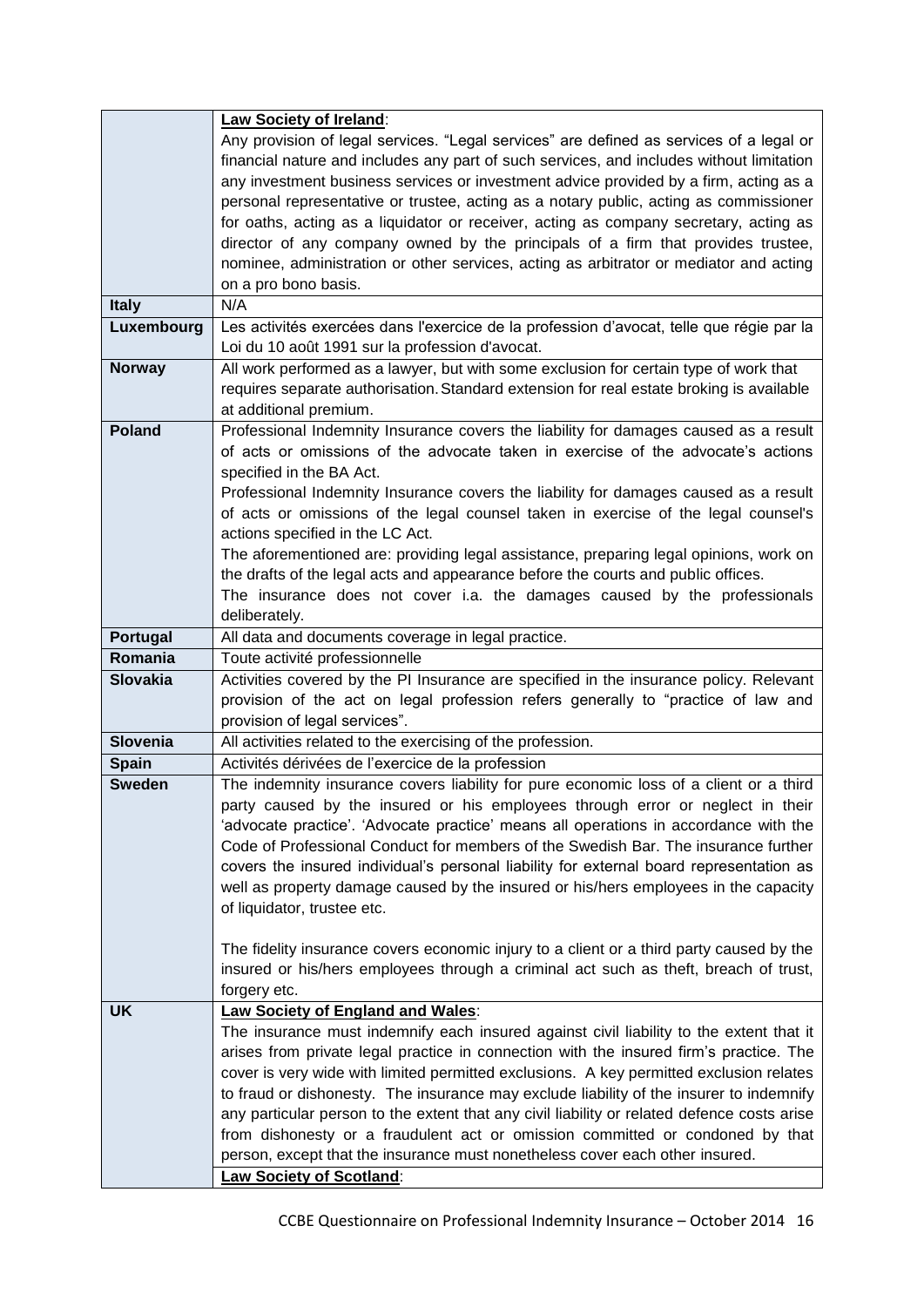|                                   | The cover is wide and provides indemnity in respect of claims or alleged claims in          |
|-----------------------------------|---------------------------------------------------------------------------------------------|
|                                   | respect of "any civil liability (including liability for claimant's costs and expenses)     |
|                                   | incurred in connection with the Practice". The definition of "the Practice" refers to "all  |
|                                   | manner of businesswhich is customarily (but not necessarily exclusively) carried on         |
|                                   | or transacted by Solicitors in Scotland".                                                   |
|                                   |                                                                                             |
|                                   | The Master Policy also provides cover for dishonest, fraudulent, criminal or malicious      |
|                                   | acts or omissions involving clients' funds on the part of a partner or member of the        |
|                                   | firm's staff. This cover in respect of clients' funds does not apply if the act or omission |
|                                   | was committed or condoned by a sole practitioner or by all principals of a partnership.     |
|                                   | Law Society of Northern Ireland : Full civil liability                                      |
| <b>Question 10</b>                |                                                                                             |
|                                   |                                                                                             |
|                                   | 10. Is it possible to take out supplementary insurance?                                     |
| <b>Austria</b>                    | Yes                                                                                         |
| <b>Belgium</b>                    | OBFG:                                                                                       |
|                                   | Oui, chaque cabinet appréciant librement les garanties complémentaires qui lui sont         |
|                                   | nécessaires au régard de son activité.                                                      |
|                                   | OVB:                                                                                        |
|                                   | There is the possibility of obtaining supplementary insurance whereby the indemnity         |
|                                   | limit is raised to $\in$ 3.750.000.                                                         |
| <b>Cyprus</b>                     | Yes                                                                                         |
| <b>Czech</b>                      | Yes                                                                                         |
| <b>Republic</b><br><b>Estonia</b> |                                                                                             |
|                                   | Yes                                                                                         |
| <b>Finland</b><br>France          | It is possible to take out supplementary insurance                                          |
|                                   | Oui<br>Yes, it is possible to take out supplementary insurance for other types of damages   |
| Germany                           | (e.g. physical injury).                                                                     |
| <b>Hungary</b>                    | Yes, it is possible to take out supplementary insurance, in order to obtain higher          |
|                                   | compensation rate or to cover other activities such as real estate agency operations,       |
|                                   | public procurement advisory activities.                                                     |
| <b>Iceland</b>                    | Yes                                                                                         |
| <b>Ireland</b>                    | <b>Bar Council of Ireland:</b>                                                              |
|                                   | Higher levels of cover are available on request.                                            |
|                                   | <b>Law Society of Ireland:</b>                                                              |
|                                   | Yes, called top-up cover. This cover is not subject to the statutory minimum terms and      |
|                                   | conditions.                                                                                 |
| <b>Italy</b>                      | N/A                                                                                         |
| Luxembourg                        | Oui                                                                                         |
| <b>Norway</b>                     | Yes, standard quotes for up to NOK 20 million                                               |
| <b>Poland</b>                     | Yes                                                                                         |
| Portugal                          | Yes, Lawyers may subscribe a supplementary insurance, besides this one our law              |
|                                   | society provides.                                                                           |
| Romania                           | Oui                                                                                         |
| <b>Slovakia</b>                   | Supplementary insurance is not prohibited by law.                                           |
| <b>Slovenia</b>                   | Yes                                                                                         |
| <b>Spain</b>                      | Oui.                                                                                        |
| <b>Sweden</b>                     | Once the basic indemnity is reached for a certain year, there is a possibility to buy a     |
|                                   | supplementary indemnity of another 3 000 000 SEK (approx. 345 000 €). The basic             |
|                                   | coverage can also be extended by voluntary insurance to cover claims of up to 50 000        |
|                                   | 000 SEK (approx. 5 700 000 €).                                                              |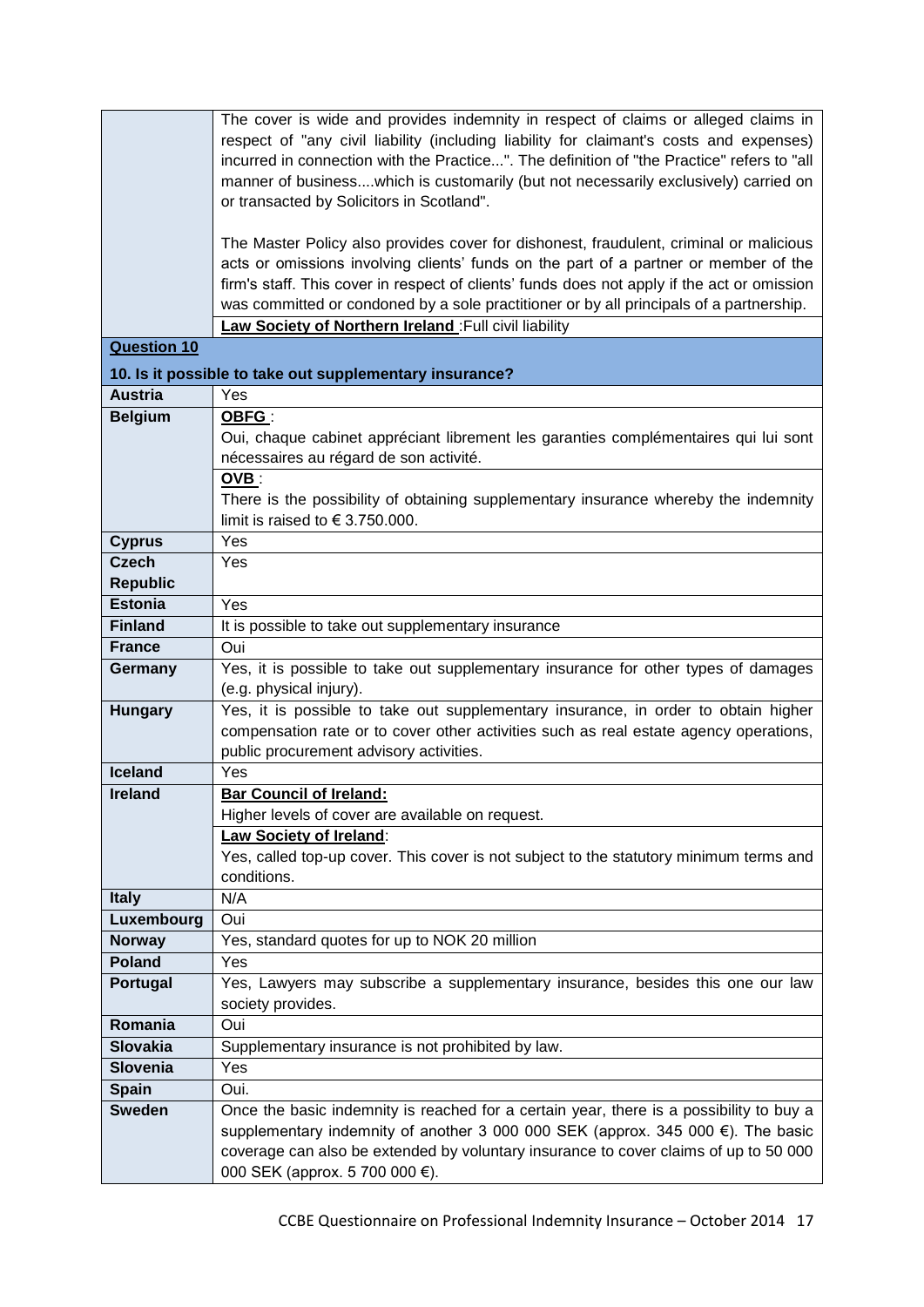| <b>UK</b>          | Law Society of England and Wales: Yes                                                      |
|--------------------|--------------------------------------------------------------------------------------------|
|                    | Law Society of Scotland: Yes                                                               |
|                    | <b>Law Society of Northern Ireland:</b>                                                    |
|                    | Yes: individual firms may purchase "top-up" cover on a voluntary basis to suit             |
|                    | practice/business needs.                                                                   |
| <b>Question 11</b> |                                                                                            |
|                    | 11. Is the policy triggered by the date of the claim or the date of the cause of the loss? |
|                    | It is triggered by the commitment of fault as in Germany.                                  |
|                    | Claims which are made after the end of the duration of the contract are covered when       |
| <b>Austria</b>     | the fault has been committed during the duration of the contract. In our opinion this is   |
|                    | the best kind to be insured, because you are insured, when you have finished working       |
|                    | and have not to pay premiums any more.                                                     |
| <b>Belgium</b>     | <b>OBFG:</b>                                                                               |
|                    | En principe c'est la date de la réclamation qui commande l'application de la police        |
|                    | mais celle-ci prévoit qu'elle ne couvre en principe que les faits générateurs survenus     |
|                    | pendant sa période de validité.                                                            |
|                    | OVB: In theory, the policy is triggered by the date of the claim.                          |
| <b>Cyprus</b>      | Date of the claim                                                                          |
| <b>Czech</b>       | Both-see below- No. 12.                                                                    |
| <b>Republic</b>    |                                                                                            |
| <b>Estonia</b>     | N/A                                                                                        |
| <b>Finland</b>     | It depends on the conditions of each insurance, can be the date of the claim but can       |
|                    | also be the date of the cause of the loss.                                                 |
| <b>France</b>      | Base réclamation                                                                           |
| Germany            | The policy is triggered by the date of the cause of the loss. The lawyer has to notify     |
|                    | the loss to the appropriate insurance company.                                             |
| <b>Hungary</b>     | The policy is triggered by the date of the cause of the loss.                              |
|                    |                                                                                            |
| <b>Iceland</b>     | Date of the claim.                                                                         |
| <b>Ireland</b>     | <b>Bar Council of Ireland:</b>                                                             |
|                    | The policy operates on a claims made basis. The date of the claim/notification is the      |
|                    | trigger.<br>Law Society of Ireland: Insurance is on a claims made and notified basis.      |
| <b>Italy</b>       | N/A                                                                                        |
| Luxembourg         | Sur base de la réclamation                                                                 |
| <b>Norway</b>      | Claims made                                                                                |
| <b>Poland</b>      | The professional is obliged to inform the insurance company about the potential claim      |
|                    | even before the claim of the injured is notified in writing.                               |
|                    | Depending on the contract and sometimes the choice of the professional in case of          |
|                    | the voluntary PI insurance, the policy is triggered by loss occurrence or claims made.     |
| Portugal           | Date of the cause of loss, being considered as the first claim date.                       |
| Romania            | Sur la base de la réclamation                                                              |
| <b>Slovakia</b>    | Date of the claim (in the case of collective insurance within the Bar)                     |
| <b>Slovenia</b>    | Depends on the policy, currently by date of the claim. Retroactive coverage is agreed      |
|                    | in practice.                                                                               |
| <b>Spain</b>       | De la réclamation.                                                                         |
| <b>Sweden</b>      | The insurance is triggered by a written claim with stated reasons for a liability to       |
|                    | indemnify, provided that the injury was caused by an action or omission by the insured     |
|                    | after the 1st of July 1994.                                                                |
| <b>UK</b>          | <b>Law Society of England and Wales:</b>                                                   |
|                    | The policy trigger is the date the claim :                                                 |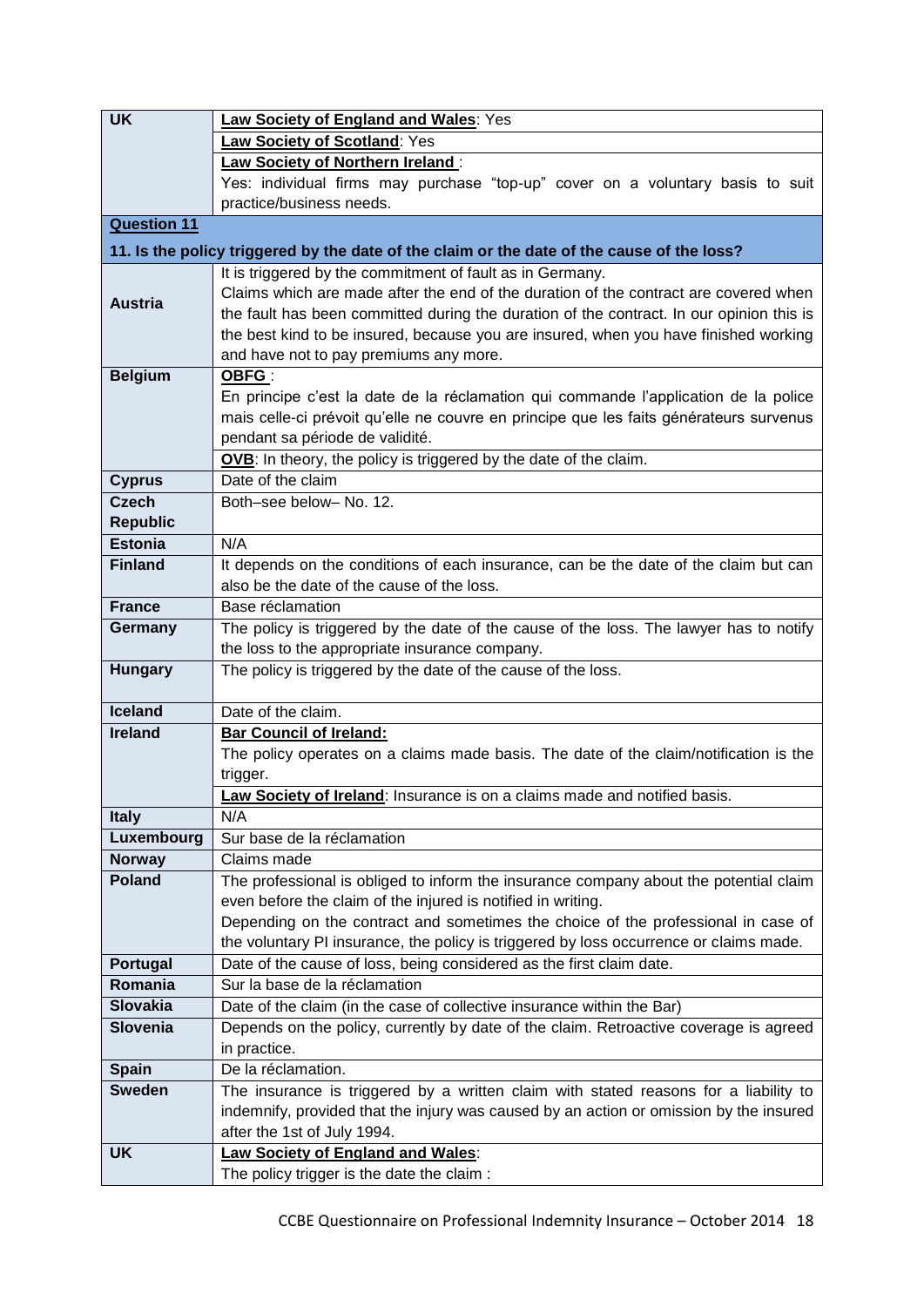|                    | is first made against an insured during the period of insurance; or<br>(a)                                                                                                    |
|--------------------|-------------------------------------------------------------------------------------------------------------------------------------------------------------------------------|
|                    | is made against an insured during or after the period of insurance and arising<br>(b)<br>from circumstances first notified to the insurer during the period of insurance.     |
|                    | Law Society of Scotland: It is triggered by the date of intimation of the claim                                                                                               |
|                    | Law Society of Northern Ireland : Cover is on a claims made basis.                                                                                                            |
| <b>Question 12</b> |                                                                                                                                                                               |
|                    |                                                                                                                                                                               |
|                    | 12. Is it possible to take out subsequent indemnity policies and for how long? (E.g. in France,                                                                               |
|                    | an insurance contract which is terminated continues to produce its effect for 10 years in order                                                                               |
|                    | to ensure lawyers continue to be covered by Professional Indemnity Insurance. Therefore, this                                                                                 |
|                    | question aims at analysing whether other Member States have the same system or the lawyer                                                                                     |
|                    | must subscribe to a subsequent warranty).                                                                                                                                     |
|                    | In Austria it is obligatory to have an insurance contract during your activities as lawyer                                                                                    |
| <b>Austria</b>     | and the insurers are obliged to report to the single boards of lawyers in Austria, if the                                                                                     |
|                    | lawyer does not pay his premium, because then he will be interdicted to work any                                                                                              |
|                    | longer.                                                                                                                                                                       |
| <b>Belgium</b>     | OBFG:                                                                                                                                                                         |
|                    | La police d'assurance prévoit une garantie de posteriorité de 60 mois au-delà de son                                                                                          |
|                    | expiration.                                                                                                                                                                   |
|                    | Cette garantie de postériorité bénéficie à chaque avocat qui met fin à son activité en                                                                                        |
|                    | cours de validité de la police.                                                                                                                                               |
|                    |                                                                                                                                                                               |
|                    | Il faut noter que le délai de prescription de l'action en responsabilité de l'avocat est                                                                                      |
|                    | fixé par le Code civil belge à cinq ans à partir de la clôture du dossier.                                                                                                    |
|                    | $OVB$ :                                                                                                                                                                       |
|                    | When the policy is cancelled it provides for a discovery period of 5 years: this provides                                                                                     |
|                    | coverage for claims reported to the insurer for wrongful acts committed during a                                                                                              |
|                    | period of 5 years before the cancellation of the policy.                                                                                                                      |
|                    | This discovery period is only valid as long as the policy is not replaced by another                                                                                          |
|                    | contract with another insurer (whenever this happens this new insurer needs to pick                                                                                           |
|                    | up the claims reported during the policy period for wrongful acts committed before                                                                                            |
|                    | inception of the policy in order to ensure continuity of coverage.)                                                                                                           |
| <b>Cyprus</b>      | Yes, the lawyer may request an extension of the policy for a period up to two years                                                                                           |
|                    | from the termination of her/his activities.                                                                                                                                   |
| <b>Czech</b>       | The common insurance - The insurance using the principle "loss occurrence".<br>The individual insurance $-$ The insurance companies offer also the insurance using            |
| <b>Republic</b>    | the principle "claims made". The duration mentioned in question depends on the                                                                                                |
|                    | insurance contract.                                                                                                                                                           |
| <b>Estonia</b>     | N/A                                                                                                                                                                           |
| <b>Finland</b>     | It is possible to take out subsequent indemnity, but it is not compulsory. When a                                                                                             |
|                    | lawyer is a member of the Finnish Bar she or he must have an indemnity insurance,                                                                                             |
|                    | but after having retired he or she doesn't have this obligation any more.                                                                                                     |
| <b>France</b>      | Pour la France, voir ci-contre                                                                                                                                                |
| Germany            | The lawyer continues to be covered by the insurance until one month after the                                                                                                 |
|                    | notification of termination of the contract to the Bar responsible for the lawyer in                                                                                          |
|                    | question.                                                                                                                                                                     |
| <b>Hungary</b>     | It is possible, but this is already included in the basic insurance policy of MÜBSE; so<br>in case of PII offered by MÜBSE, there is no need to take out subsequent indemnity |
|                    |                                                                                                                                                                               |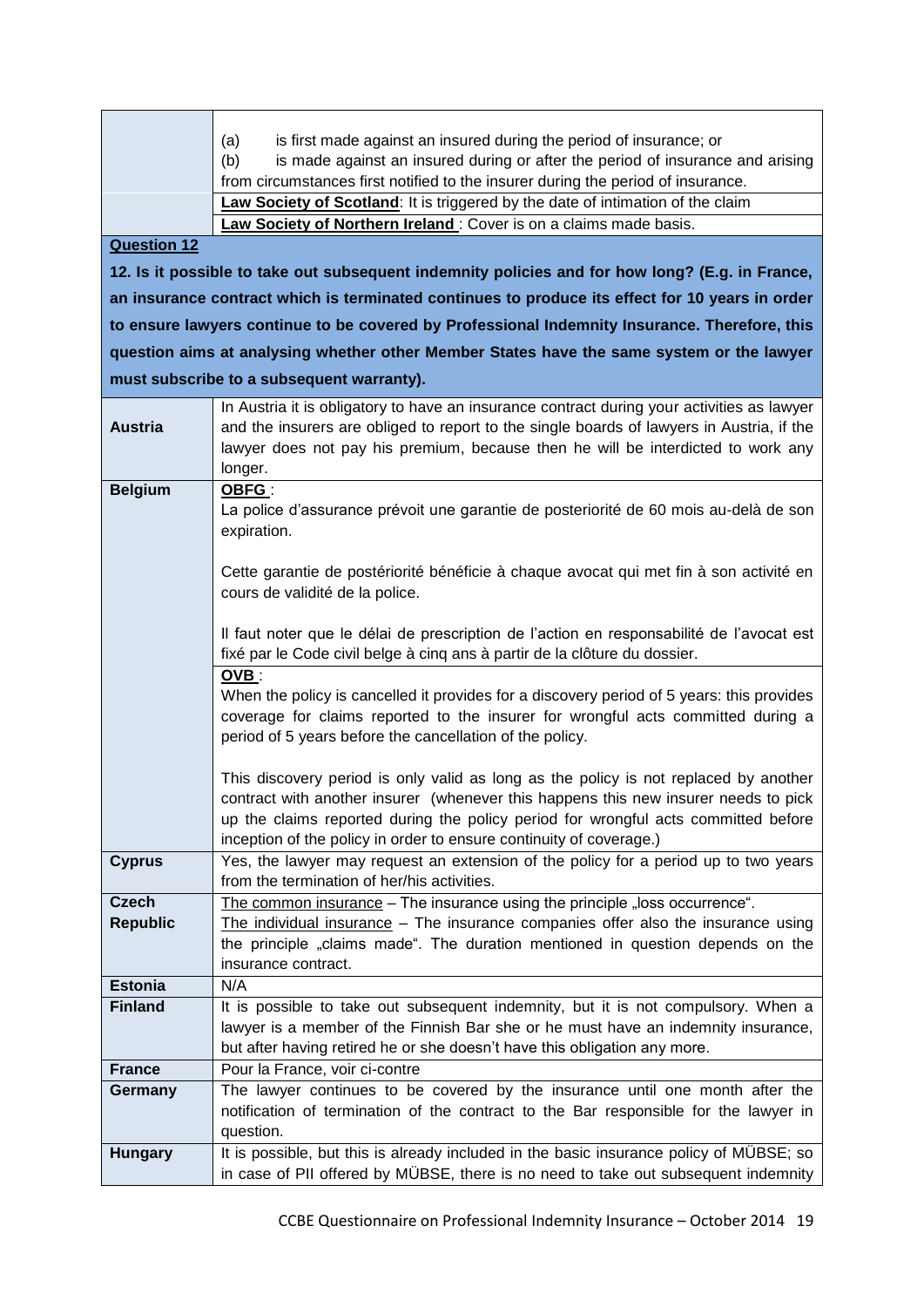|                 | policies.                                                                                  |
|-----------------|--------------------------------------------------------------------------------------------|
| <b>Iceland</b>  | The insurance is valid for the period specified in the in the insurance certificate. When  |
|                 | the period ends, the insurance is extended for a year unless the certificate holder has    |
|                 | resigned it within a month after the insurance company has sent a notice for the due       |
|                 | date for the new period.                                                                   |
| <b>Ireland</b>  | <b>Bar Council of Ireland:</b>                                                             |
|                 | If a member ceases to practice, there is an option to take out "Run Off Cover" to cover    |
|                 | any past liability which could arise. If they maintain a reduced level of membership,      |
|                 | they are obliged to maintain their insurance. However, if they leave outright, it is up to |
|                 | the individual as to whether or not they keep a policy in force.                           |
|                 | Law Society of Ireland: Insurance is renewed annually on a claims made basis.              |
|                 | Should the firm cease, subject to meeting specific criteria, insurance is provided         |
|                 | indefinitely through the Run-off Fund for so long as the freedom of choice model is        |
|                 | retained or master policy is introduced in future. The cost of providing the run-off cover |
|                 | is recovered by insurers through general premiums collected, rather than by way of an      |
|                 | additional premium paid by the firm.                                                       |
| <b>Italy</b>    | N/A                                                                                        |
| Luxembourg      | Il y a une postériorité de 3 ans.                                                          |
| <b>Norway</b>   | Run off for lawyers who stop practicing is automatically included, but there is no         |
|                 | extended reporting period for lawyers who just take out insurance with an alternative      |
|                 | insurer.                                                                                   |
| <b>Poland</b>   | The condition for the insurer's liability under the basic insurance is the occurrence      |
|                 | during the insurance period of an insured event and presentation of a claim in             |
|                 | connection therewith before the lapse of the limitation period.                            |
|                 | The condition for the insurer's liability under the additional insurance is the occurrence |
|                 | during the insurance period of an insured event and presentation of a written claim by     |
|                 | the insured party or the injured party during the insurance period and before the lapse    |
|                 | of the limitation period.                                                                  |
| Portugal        | Not Applicable                                                                             |
| Romania         | Oui                                                                                        |
| <b>Slovakia</b> | No                                                                                         |
| <b>Slovenia</b> | Depends on the policy. After the termination of the current insurance contract a three     |
|                 | months period for additional claims is arranged. Individual subsequent indemnity           |
|                 | policies are possible as well.                                                             |
| <b>Spain</b>    | Oui; 2 ans.                                                                                |
| <b>Sweden</b>   | If the insured terminates his or her membership to the Bar Association, the insurance      |
|                 | covers claims made after this date provided that the injury was caused by an action or     |
|                 | omission carried out during the insurance period.                                          |
|                 |                                                                                            |
|                 | If the insurance is not renewed or if the company terminates the policy, the previously    |
|                 | insured is covered for a period of six months provided that the injury was caused by       |
|                 | an action or omission carried out during the insurance period.                             |
| <b>UK</b>       | <b>Law Society of England and Wales:</b>                                                   |
|                 | If a firm ceases without successor practice then the period of the policy of Qualifying    |
|                 | Insurance is extended by 6 years so as to provide run-off cover.<br>There is also a        |
|                 | profession wide scheme in place to pick up any claims made after the end of the 6          |
|                 | year run-off cover provide period provided by Participating Insurers.                      |
|                 | If a practice ceases as a result of a succession then any claims arising from the          |
|                 | ceases practice are covered by the Qualifying Insurance of the successor practice          |
|                 | <b>Law Society of Scotland:</b>                                                            |
|                 | If a principal retires from a continuing practice unit, or dies, or if a principal is      |
|                 | assumed, the Certificate of Insurance in force at that time is unaffected. It, and         |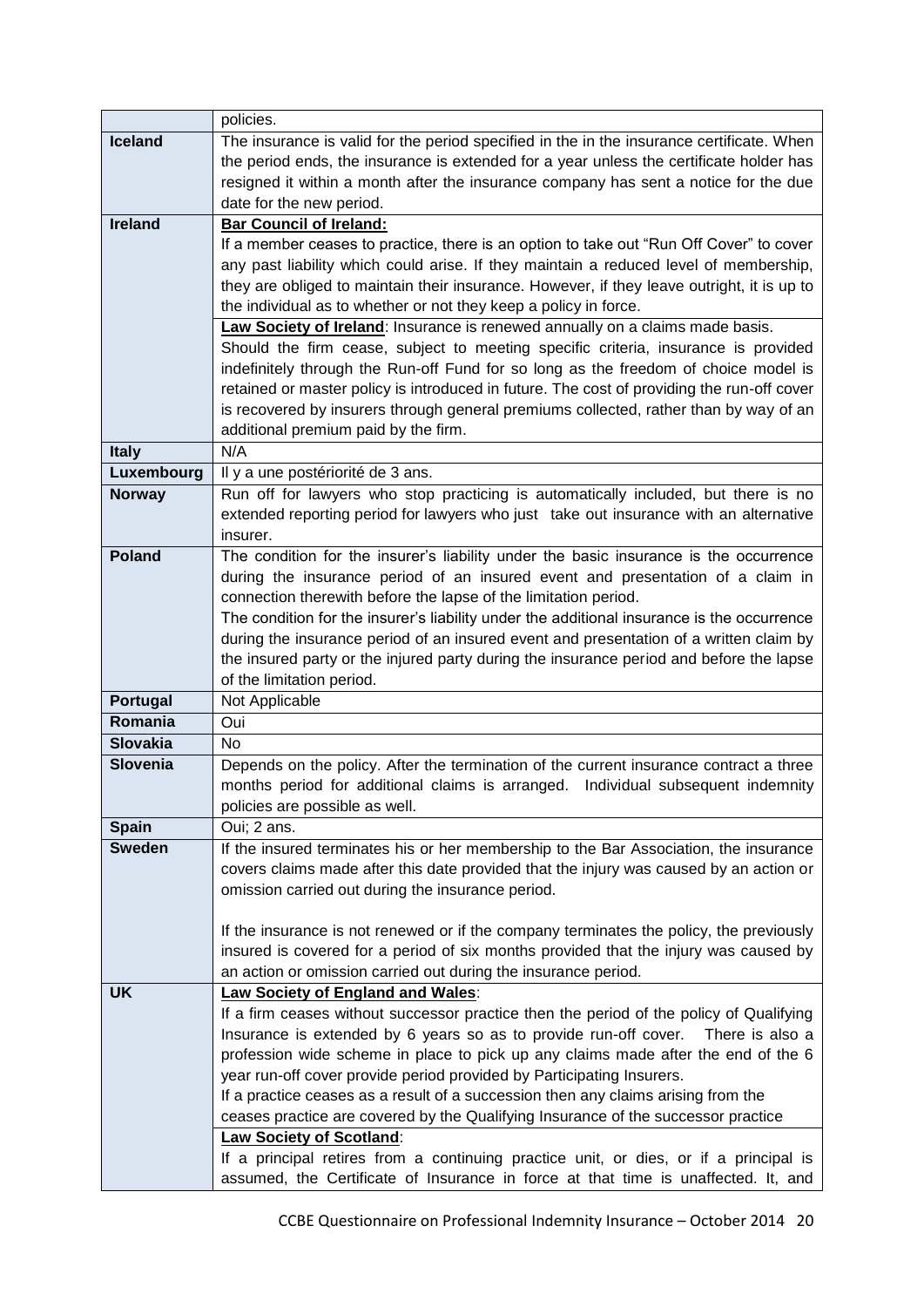subsequent Certificates, will continue to provide cover for the benefit of current, assumed and former principals. **Law Society of Northern Ireland** : The Master Policy includes "run-off" cover in perpetuity for claims arising against a retired/former solicitor and/or their Estate.

**Question 13**

**13. Do the insurance companies, in your country (home state), offer professional indemnity insurance for cross-border activities conducted under:** 

**- Freedom to provide services** 

**13.1. from home state to host state?**

**13.2. from host state to home state?**

**- Freedom of establishment**

**13.3. from home state to host state?**

**13.4. from host state to home state?**

**13.5 Where the answer to one or more of the above questions is positive, is PI insurance cover offered on the basis of a single premium for legal services both domestic and EU/ EEA-wide?**

| <b>Austria</b>  | N/A                                                                                      |
|-----------------|------------------------------------------------------------------------------------------|
| <b>Belgium</b>  | OBFG:                                                                                    |
|                 | Non : ces activités sont en principe couvertes par la police, en sorte qu'aucune         |
|                 | garantie complémentaire n'est nécessaire.                                                |
|                 | 13.5. Oui                                                                                |
|                 | $OVB$ :                                                                                  |
|                 | Subject to certain exceptions, the coverage extends to activities undertaken             |
|                 | worldwide, provided such activities are conducted from the lawyer's establishment in     |
|                 | Belgium.                                                                                 |
|                 | 13.5. Yes                                                                                |
| <b>Cyprus</b>   | Yes, insurance cover extends to activities within the European Economic Area.            |
| <b>Czech</b>    | The common insurance                                                                     |
| <b>Republic</b> | The European policy coverage                                                             |
|                 | The responsibility of the Insured person for any damages caused in relation to the       |
|                 | practise of the legal profession in accordance with the Act No. 85/1996 on the Legal     |
|                 | Profession, if:                                                                          |
|                 | the cause of the damage has occurred anywhere in Europe                                  |
|                 | the damage has occurred anywhere in Europe                                               |
|                 | the claim of the damages has occurred anywhere in Europe<br>$\blacksquare$               |
|                 | whereas it is assumed, that the compensation of damages may be followed by the law       |
|                 | of the place of occurrence and this law shall not be in conflict with the legal order of |
|                 | the Czech Republic. If the conflict exists the Czech legal order must be applied for the |
|                 | claim of the damage compensation.                                                        |
|                 | Europe is defined as member states of the European union (including Vatican,             |
|                 | Andorra and San Marino) and Norway, Switzerland, European parties of the Russia          |
|                 | and Turkey, Croatia, Serbia, Montenegro, Albania, The Republic of the Macedonia          |
|                 | and Bosnia and Herzegovina.                                                              |
|                 |                                                                                          |
|                 | It is possible to take out supplementary insurance - The World policy coverage. The      |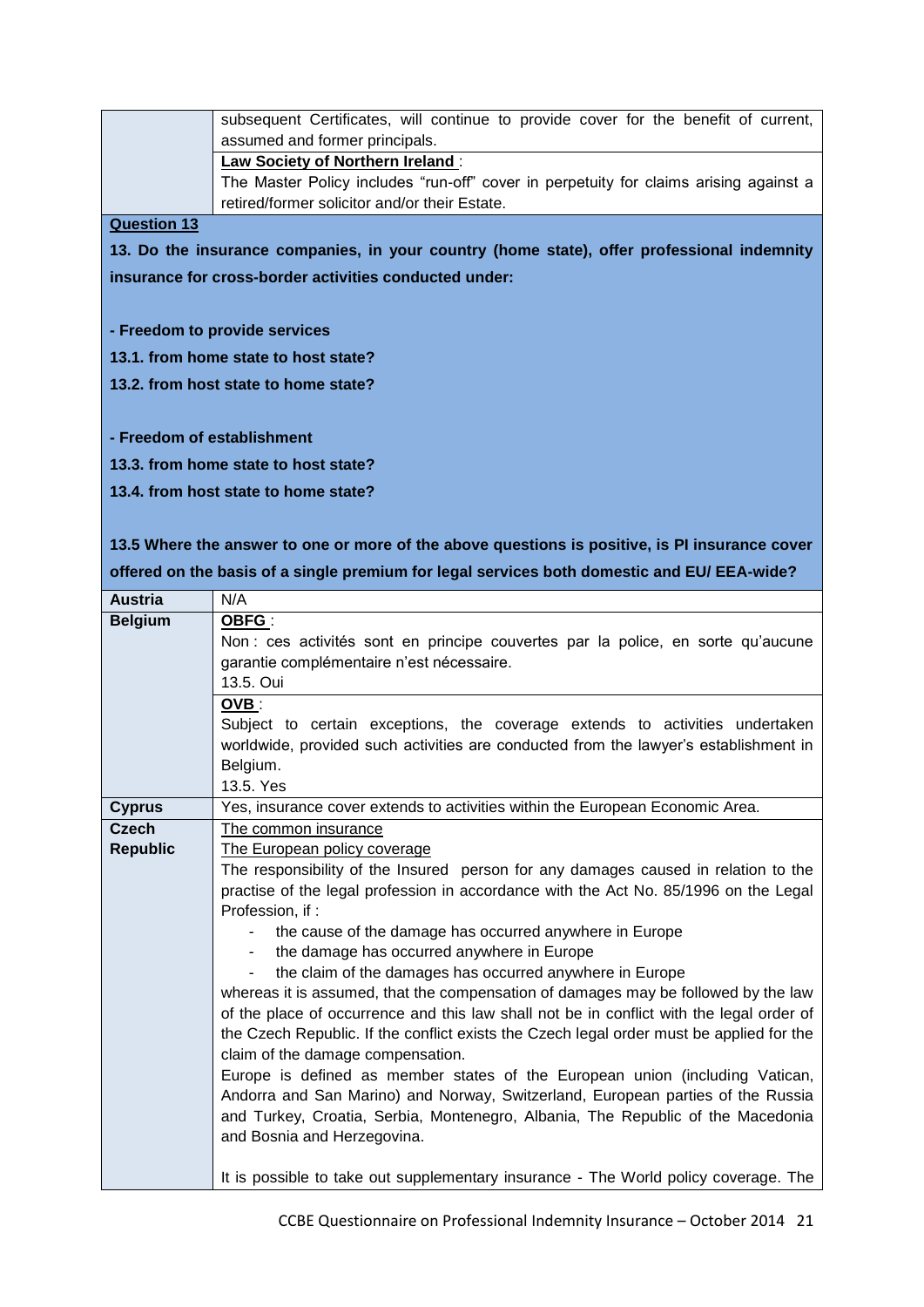|                                  | extent of coverage includes the whole world excluding USA, Canada and Europe.<br>13.5. Yes. The common insurance: The PL insurance covers the claims of the<br>damages or other harm claimed anywhere in Europe in the geographical sense<br>according to the applicable law of the state, which is part of Europe, the Insured being |
|----------------------------------|---------------------------------------------------------------------------------------------------------------------------------------------------------------------------------------------------------------------------------------------------------------------------------------------------------------------------------------|
|                                  | obliged to compensate damages or other harm according to the applicable law of the<br>state, which is part of Europe, and in its extent. The individual insurance $-$ it depends                                                                                                                                                      |
|                                  | on the contractual covenants.                                                                                                                                                                                                                                                                                                         |
| <b>Estonia</b><br><b>Finland</b> | N/A                                                                                                                                                                                                                                                                                                                                   |
|                                  | The indemnity insurance covers injures caused in advocate practice at offices mainly<br>in Europe, but it can vary between the insurance companies.                                                                                                                                                                                   |
|                                  | 13.5: Yes: PI insurance cover offered on the basis of a single premium for legal                                                                                                                                                                                                                                                      |
|                                  | services both domestic and EU/EEA-wide.                                                                                                                                                                                                                                                                                               |
| France                           | Prévu par la garantie de base des contrats collectifs pour la France.                                                                                                                                                                                                                                                                 |
| Germany                          | Legal advice in European law and legal representation are always covered provided                                                                                                                                                                                                                                                     |
|                                  | that such activities are provided out of the home state (see Art. 51 Para. 3 BRAO).                                                                                                                                                                                                                                                   |
|                                  | German insurance companies are rather reluctant when legal activities outside the                                                                                                                                                                                                                                                     |
|                                  | home state and/or legal advice in non-European law is concerned. As a general rule,                                                                                                                                                                                                                                                   |
|                                  | such activities are excluded. The question whether there are complementary offers                                                                                                                                                                                                                                                     |
|                                  | cannot be answered in a general way. The same is applicable for the question if the                                                                                                                                                                                                                                                   |
|                                  | insurance cover is offered on the basis of a single premium. That depends on the                                                                                                                                                                                                                                                      |
|                                  | different insurance companies.<br>It is possible that, on a case-by-case basis, insurance companies accept, occasionally                                                                                                                                                                                                              |
|                                  | and on request, to cover cross-border activities. It is standard that the lawyer takes out                                                                                                                                                                                                                                            |
|                                  | supplementary insurance in the host member state.                                                                                                                                                                                                                                                                                     |
| <b>Hungary</b>                   | The usual PII offered in Hungary covers damages caused in Hungary.                                                                                                                                                                                                                                                                    |
|                                  | Supplementary insurance may cover cross-border activities from home state to host                                                                                                                                                                                                                                                     |
|                                  | state on the basis of extra premium.                                                                                                                                                                                                                                                                                                  |
| <b>Iceland</b>                   | The insurance cover extends to activities within the European economic area (EEA).                                                                                                                                                                                                                                                    |
| <b>Ireland</b>                   | And yes single premium is possible both domestic and EEA-wide.<br><b>Bar Council of Ireland:</b>                                                                                                                                                                                                                                      |
|                                  | 13. This policy provides cover for advice given and/or work done in respect of Irish &                                                                                                                                                                                                                                                |
|                                  | EU Law.                                                                                                                                                                                                                                                                                                                               |
|                                  | 13.5 This policy is in relation to work done in Ireland.                                                                                                                                                                                                                                                                              |
|                                  | <b>Law Society of Ireland:</b>                                                                                                                                                                                                                                                                                                        |
|                                  | We do not have this information. Professional indemnity insurance under the statutory                                                                                                                                                                                                                                                 |
|                                  | minimum terms and conditions covers legal services provided in this jurisdiction only                                                                                                                                                                                                                                                 |
|                                  | and pertaining to the law of the Republic of Ireland (for this purpose the law of the                                                                                                                                                                                                                                                 |
|                                  | Republic of Ireland includes European Union law where the same forms part of the<br>law of the Republic of Ireland).                                                                                                                                                                                                                  |
| <b>Italy</b>                     | N/A                                                                                                                                                                                                                                                                                                                                   |
|                                  |                                                                                                                                                                                                                                                                                                                                       |
| Luxembourg                       | La garantie des contrats des Barreaux de Luxembourg et de Diekirch s'applique aux                                                                                                                                                                                                                                                     |
|                                  | conséquences de faits survenus dans le monde entier pour les activités que l'assuré                                                                                                                                                                                                                                                   |
|                                  | exerce à partir de son cabinet luxembourgeois, à l'exclusion des réclamations                                                                                                                                                                                                                                                         |
|                                  | introduites devant les juridictions et/ou sous la loi des Etats-Unis d'Amérique et du<br>Canada.                                                                                                                                                                                                                                      |
| <b>Norway</b>                    | 13.1. To a certain degree (Individual evaluation)                                                                                                                                                                                                                                                                                     |
|                                  | 13.2. No freedom of establishment                                                                                                                                                                                                                                                                                                     |
|                                  | 13.3. To a certain degree (Individual evaluation)                                                                                                                                                                                                                                                                                     |
|                                  | 13.4. No                                                                                                                                                                                                                                                                                                                              |
|                                  | 13.5 No single premium. There are additional premium to be expected for extension                                                                                                                                                                                                                                                     |
|                                  | in geographical scope.                                                                                                                                                                                                                                                                                                                |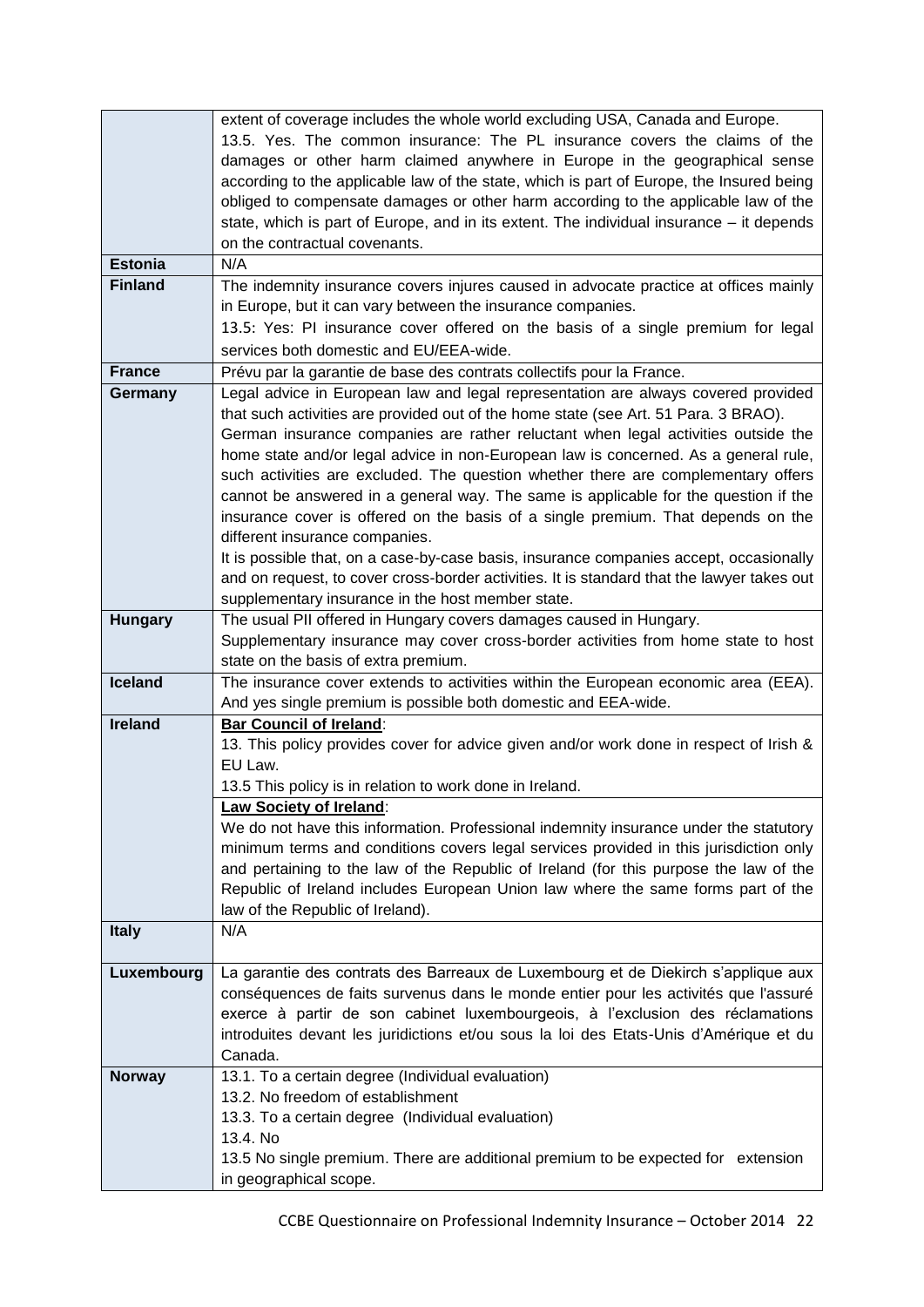| <b>Poland</b> | It is difficult to answer with respect to all the insurance companies acting in Poland                                                                             |
|---------------|--------------------------------------------------------------------------------------------------------------------------------------------------------------------|
|               | which provide facultative insurance for the lawyers related to their professional<br>activity.                                                                     |
|               | However, generally, with respect to the terms for the insurance offered in Bars:                                                                                   |
|               | 13.1. professional indemnity insurance for cross-border activities conducted under                                                                                 |
|               | freedom to provide services from home state to host state?                                                                                                         |
|               | Practically yes, since the subject of insurance refers to the activity of the professional,                                                                        |
|               | not the place where the insurance event occurred. However, with respect to liability                                                                               |
|               | insurance for the damages caused to the employees of the insured that occurred in                                                                                  |
|               | relation to accident at work, the general agreement between the National Bar Council                                                                               |
|               | and the insurance companies limits the insurance cover only to insurance event,                                                                                    |
|               | which occurred within the territory of Republic of Poland.                                                                                                         |
|               | In case of legal counsels, this applies for compulsory insurance cover and may be<br>extended for voluntary insurance cover.                                       |
|               | 13.2. professional indemnity insurance for cross-border activities conducted under                                                                                 |
|               | freedom to provide services from host state to home state?                                                                                                         |
|               | According to article 11 of the act dated 5 July 2002 on provision of legal aid by                                                                                  |
|               | foreign lawyers in the Republic of Poland (unified text: Journal of Laws of 2014, item                                                                             |
|               | 134) foreign lawyers are subject to compulsory insurance of liability for damage                                                                                   |
|               | caused within the provision of legal aid on the same basis binding the advocates or on                                                                             |
|               | the basis binding the legal counsels, depending on which list they are entered. Those                                                                              |
|               | who prove that are insured or within guarantee in accordance with the provisions of                                                                                |
|               | their home states and the conditions and the scope of the insurance or guarantee are                                                                               |
|               | equivalent to the conditions and scope of the insurance referred to in above are                                                                                   |
|               | exempt from the above obligation. Where equivalence is only partial, the foreign                                                                                   |
|               | lawyer is obliged to enter into an agreement of supplementary insurance or                                                                                         |
|               | supplementary guarantee.                                                                                                                                           |
|               | 13.3. professional indemnity insurance for cross-border activities conducted under<br>freedom of establishment from home state to host state?                      |
|               | The answer provided under point 13.1 should apply accordingly.                                                                                                     |
|               | 13.4. professional indemnity insurance for cross-border activities conducted under                                                                                 |
|               | freedom of establishment from host state to home state?                                                                                                            |
|               | The insurance cover is granted to the insured, therefore if they are Bar members -                                                                                 |
|               | advocates and legal counsels or foreign lawyers entered on the Bar lists, they should                                                                              |
|               | be covered by the PI insurance.                                                                                                                                    |
|               | However as to questions 13.1-13.4 please note that with respect to legal counsels the                                                                              |
|               | insurance cover is not provided when the legal opinion is based on the legal system                                                                                |
|               | other than Polish. With respect to excess insurance also opinions based on EU law                                                                                  |
|               | are included under the scope of the insurance, if they do not regard the internal law of                                                                           |
|               | the Member States.                                                                                                                                                 |
|               | 13.5 Where the answer to one or more of the above questions is positive, is PI<br>insurance cover offered on the basis of a single premium for legal services both |
|               | domestic and EU/ EEA-wide?                                                                                                                                         |
|               | The amount of the insurance premium varies with respect to the Bar members                                                                                         |
|               | advocates and legal counsels and foreign lawyers entered on the Bar lists.                                                                                         |
| Portugal      | 13.1. Yes                                                                                                                                                          |
|               | 13.2. Yes                                                                                                                                                          |
|               | 13.3. Yes                                                                                                                                                          |
|               | 13.4. Yes                                                                                                                                                          |
|               | 13.4. No, our coverage exempts US and Canada territories and except for those, our                                                                                 |
|               | insurance has worldwide coverage.                                                                                                                                  |
| Romania       | Non, il n'y a pas de garantie speciale pour les activites transfrontaliere. Elles sont                                                                             |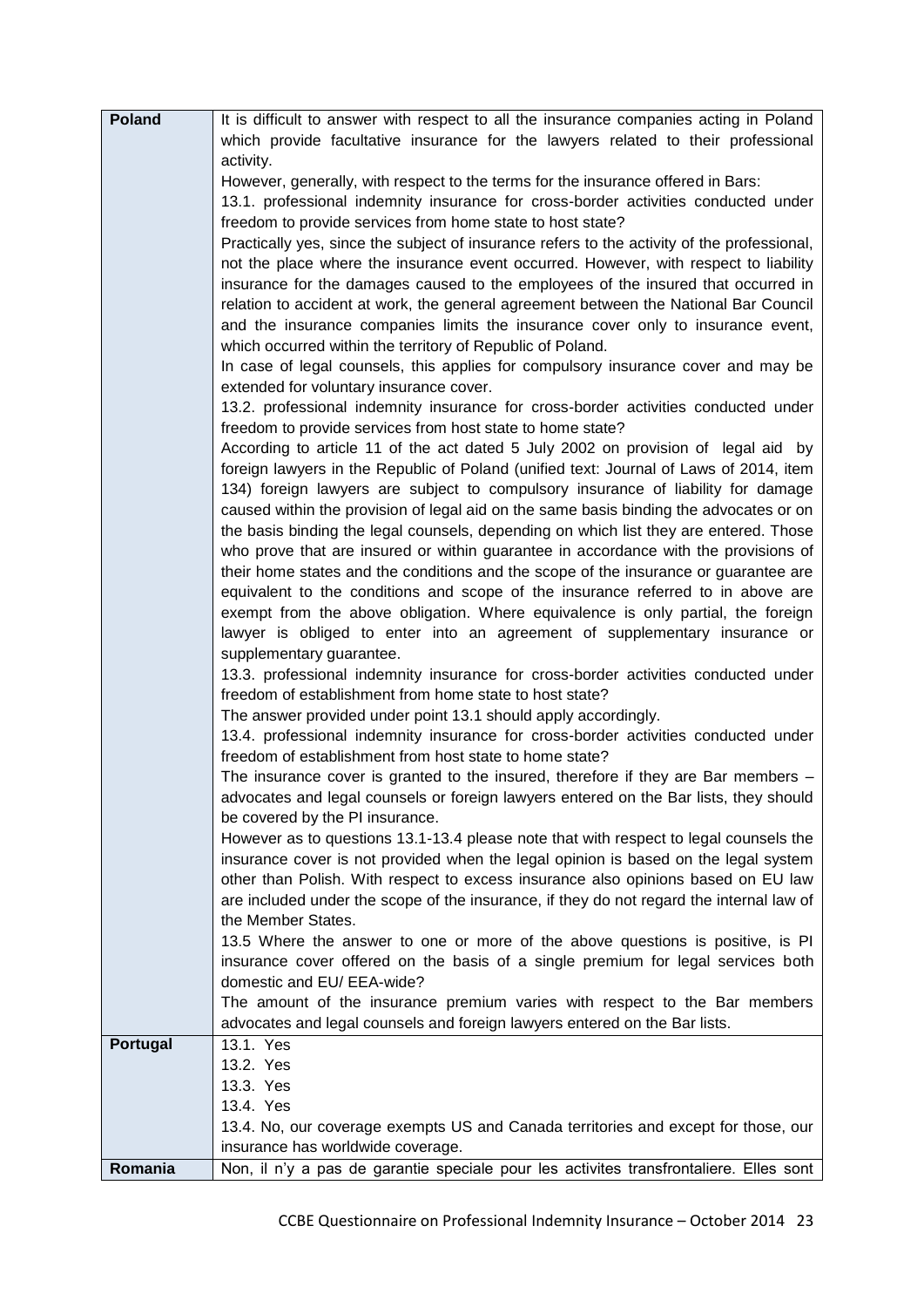|                 | couvertes par l'assurance conclue.                                                                                                                |
|-----------------|---------------------------------------------------------------------------------------------------------------------------------------------------|
| <b>Slovakia</b> | Yes. Professional indemnity insurance for cross-border services shall be concluded by                                                             |
|                 | lawyers individually and the premium is usually higher than the one covering only                                                                 |
|                 | home state services.                                                                                                                              |
| <b>Slovenia</b> | Depends on the policy.                                                                                                                            |
| <b>Spain</b>    | Oui à tout, sauf s'il y a des autres indications dans les conditions particulières de                                                             |
|                 | chaque contrat.                                                                                                                                   |
|                 | 13.5 Si la réponse à l'une ou plusieurs des questions ci-dessus est positive, la                                                                  |
|                 | couverture d'assurance responsabilité professionnelle est-elle offerte avec une prime                                                             |
|                 | unique dans le cadre de services juridiques aussi bien à l'échelle nationale qu'à                                                                 |
|                 | l'échelle de l'UE/l'EEE?                                                                                                                          |
|                 |                                                                                                                                                   |
|                 | L'assurance générale du Conseil des Barreaux Espagnols propose une prime unique                                                                   |
|                 | à échelle nationale et européenne, donc les actuations des avocats couverts par cet                                                               |
|                 | assurance sont couverts dans tout le territoire UE en tant que clause générale et sauf<br>si stipulé autrement dans les conditions particulières. |
| <b>Sweden</b>   | The indemnity insurance covers injuries caused within the 'advocate practice' at                                                                  |
|                 | offices in the Nordic region, also comprising external board representation. The                                                                  |
|                 | insurance covers injuries all across the world. Should a branch office or subsidiary be                                                           |
|                 | established outside the Nordic countries, indemnity insurance need to be taken out in                                                             |
|                 | that country with conditions corresponding to the compulsory insurance.                                                                           |
|                 |                                                                                                                                                   |
|                 | Practicing lawyers who are members of the Swedish Bar Association pay a yearly                                                                    |
|                 | premium for the professional indemnity insurance. The professional indemnity                                                                      |
|                 | insurance covers both domestic and EU/EEA-wide legal service with the requirement                                                                 |
|                 | that the legal service has been provided from an 'advocate practice' at offices within                                                            |
|                 | the Nordic region.                                                                                                                                |
| <b>UK</b>       | Law Society of England and Wales:                                                                                                                 |
|                 | From perspective of an English firm of solicitors                                                                                                 |
|                 | 13.1<br>This is covered under the Minimum Terms and Conditions.                                                                                   |
|                 | 13.2<br>If the firm does not have an office in England and Wales then the firm is not                                                             |
|                 | required to have a policy of Qualifying Insurance. English insurers can though offer                                                              |
|                 | professional indemnity insurance for the overseas offices of England & Wales                                                                      |
|                 | solicitors providing services to clients in England & Wales.                                                                                      |
|                 | This is not covered by the Minimum Terms and Conditions but the cover can<br>13.3                                                                 |
|                 | be provided by the insurer by agreement.                                                                                                          |
|                 | 13.4<br>If an English firm of solicitors based wholly overseas establishes an office in                                                           |
|                 | England and Wales then it would need a policy of Qualifying Insurance.                                                                            |
|                 | The cover for temporary provision of services from home state to host state<br>13.5                                                               |
|                 | (13.1 above) is covered by single premium for legal services both domestic and EU/                                                                |
|                 | EEA-wide.                                                                                                                                         |
|                 |                                                                                                                                                   |
|                 | From perspective of a European law firm (home state meaning their home state)                                                                     |
|                 | This is not covered under the Minimum Terms and Conditions.<br>13.1                                                                               |
|                 | 13.2<br>If the firm does not have an office in England and Wales then the firm is not                                                             |
|                 | required to have a policy of Qualifying Insurance. European firms can be insured in                                                               |
|                 | the English insurance market but by convention their primary policy of insurance is                                                               |
|                 | often provided by insurers in their home state.                                                                                                   |
|                 | 13.3<br>This is not covered by the Minimum Terms and Conditions.                                                                                  |
|                 | 13.4<br>If a European law firm establishes in England and Wales the Participating                                                                 |